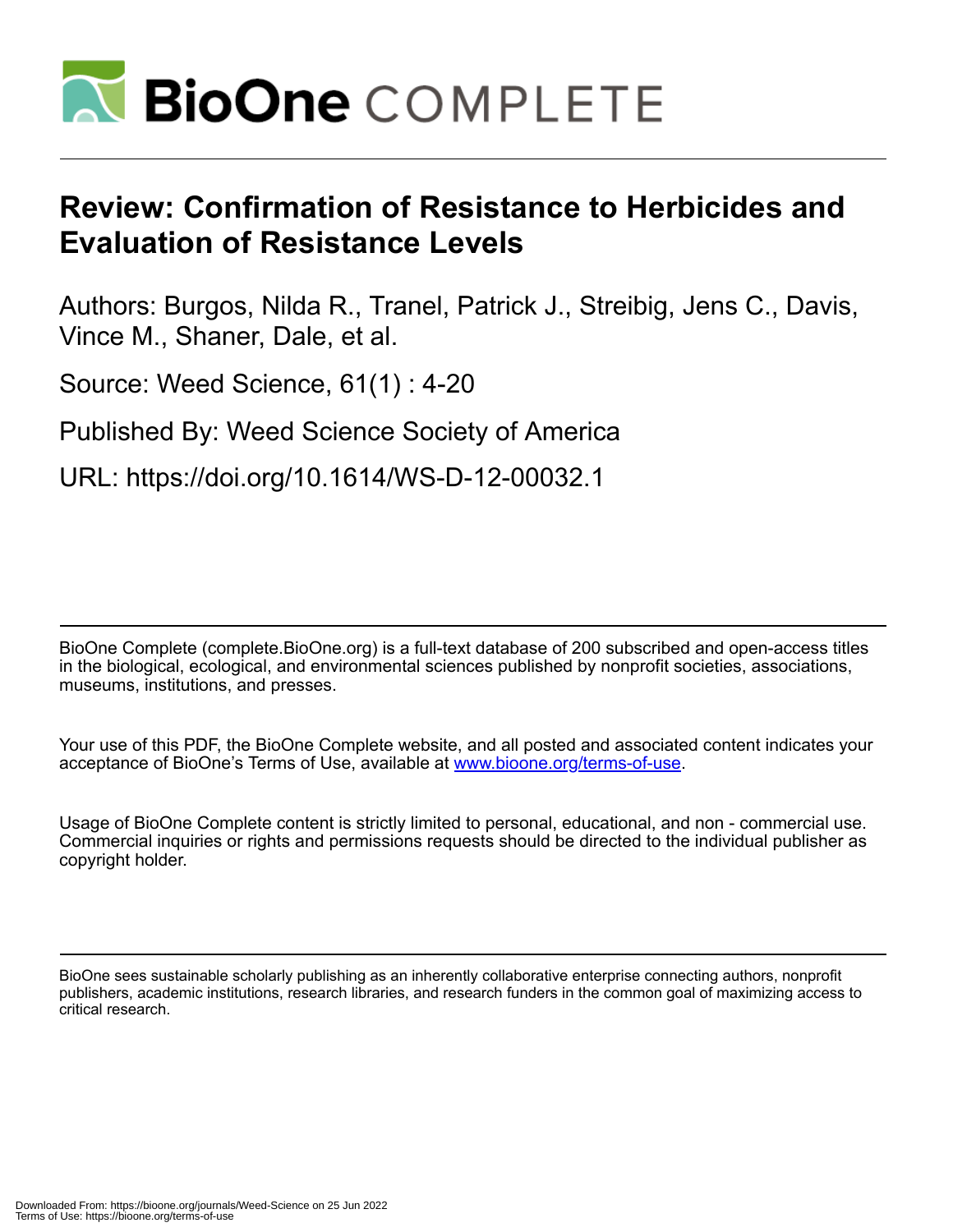

# Review: Confirmation of Resistance to Herbicides and Evaluation of Resistance Levels

Nilda R. Burgos, Patrick J. Tranel, Jens C. Streibig, Vince M. Davis, Dale Shaner, Jason K. Norsworthy, and Christian Ritz\*

As cases of resistance to herbicides escalate worldwide, there is increasing demand from growers to test for weed resistance and learn how to manage it. Scientists have developed resistance-testing protocols for numerous herbicides and weed species. Growers need immediate answers and scientists are faced with the daunting task of testing an increasingly large number of samples across a variety of species and herbicides. Quick tests have been, and continue to be, developed to address this need, although classical tests are still the norm. Newer methods involve molecular techniques. Whereas the classical whole-plant assay tests for resistance regardless of the mechanism, many quick tests are limited by specificity to an herbicide, mode of action, or mechanism of resistance. Advancing knowledge in weed biology and genomics allows for refinements in sampling and testing protocols. Thus, approaches in resistance testing continue to diversify, which can confound the less experienced. We aim to help weed science practitioners resolve questions pertaining to the testing of herbicide resistance, starting with field surveys and sampling methods, herbicide screening methods, data analysis, and, finally, interpretation. More specifically, this article discusses approaches for sampling plants for resistance confirmation assays, provides brief overviews on the biological and statistical basis for designing and analyzing dose–response tests, and discusses alternative procedures for rapid resistance confirmation, including molecular-based assays. Resistance confirmation procedures often need to be slightly modified to suit a specific situation; thus, the general requirements as well as pros and cons of quick assays and DNA-based assays are contrasted. Ultimately, weed resistance testing research, as well as resistance management decisions arising from research, needs to be practical, feasible, and grounded in sciencebased methods.

Key words: Dose–response assay, molecular-based assay, quick tests, sampling, whole-plant assay.

Resistance to herbicides is undoubtedly among the primary concerns in modern agriculture. Since the first report of resistance to 2,4-D in 1957 in wild carrot (Daucus carota L.) (Switzer 1957), resistance to herbicides has ballooned to include over 200 species worldwide involving at least 20 modes of action (Heap 2012). Accurate and timely diagnosis is crucial to resistance management and mitigation. Ideally, growers should be managing crop production fields to delay the onset of resistance to herbicides or avert weed population shifts that would make weed management difficult or uneconomical. In reality, growers adopt the most convenient and economical crop production practices until a critical event, such as weed resistance, forces a change in practices. Thus, close monitoring of weed populations and detection of resistance early and fast, are crucial to avert economic losses. Additionally, such monitoring efforts can enable the tracking of resistance across broad geographies. General guidelines for resistance confirmation are summarized by Moss (1999). Expanding on these guidelines will help weed science practitioners choose, modify, or design appropriate protocols for resistance testing to suit different situations. Beckie et al. (2000) presented a thorough review of resistance testing for various herbicide groups across different weed species. In the last decade, the global weed resistance database has expanded significantly (Heap 2012), and so has our collective experience in surveying, confirming resistance, and evaluating resistance

levels. DNA-based assays have been developed for target-site– based resistance and have been used for quick, high-throughput resistance confirmation. Understanding the advantages and limitations of various resistance testing approaches will help one choose the appropriate sampling and assay protocol and interpret the results properly.

#### Field Surveys for Resistance Evaluation

Structured surveys are often an important component of sampling putative resistant (R) plants and collecting information to understand factors that contribute to the evolution and spread of R populations. Population sampling for resistance can be conducted with the use of various methodologies, but in-field sampling is regarded as the most precise method of gathering important management and biological information. The biology of the species is an integral part of defining the objectives of the survey. In-field surveys have been used to detect the presence of herbicideresistant (HR) weeds ranging from several fields surrounding a single, HR seed source (Baumgartner et al. 1999; Falk et al. 2005) to many regions within a state or province (Beckie et al. 1999, 2001; Bourgeois and Morrison 1997a, 1997b; Bourgeois et al. 1997b; Davis et al. 2008; Légère et al. 2000; Llewellyn and Powles 2001; Tucker et al. 2006; Walsh et al. 2001). Beckie et al. (2000) proposed that because HR weeds can be rare, the selection of fields to survey and sample is the most critical step in determining how surveys should be interpreted. Some survey objectives are simply to find and document new cases of resistance due to reported control failures. Other surveys may be designed to estimate the frequency and distribution of previously documented R biotypes to generate risk models, which can be used to warn surrounding geographies with similar cropping systems of the potential for this biotype to evolve or migrate into new areas.

DOI: 10.1614/WS-D-12-00032.1

<sup>\*</sup> First author and sixth authors: Department of Crop, Soil, and Environmental Sciences, University of Arkansas, Fayetteville, AR 72704; second author: Department of Crop Sciences, University of Illinois, Urbana, IL 61801; third author: Department of Agriculture and Ecology, The University of Copenhagen, Taastrup 2630, Denmark; fourth author: Department of Agronomy, University of Wisconsin-Madison, WI 53706; fifth author: USDA-ARS, Fort Collins, CO 80526; seventh author: Department of Basic Science and Environment, University of Copenhagen, Frederiksberg C, Denmark 1871. Corresponding author's E-mail: nburgos@uark.edu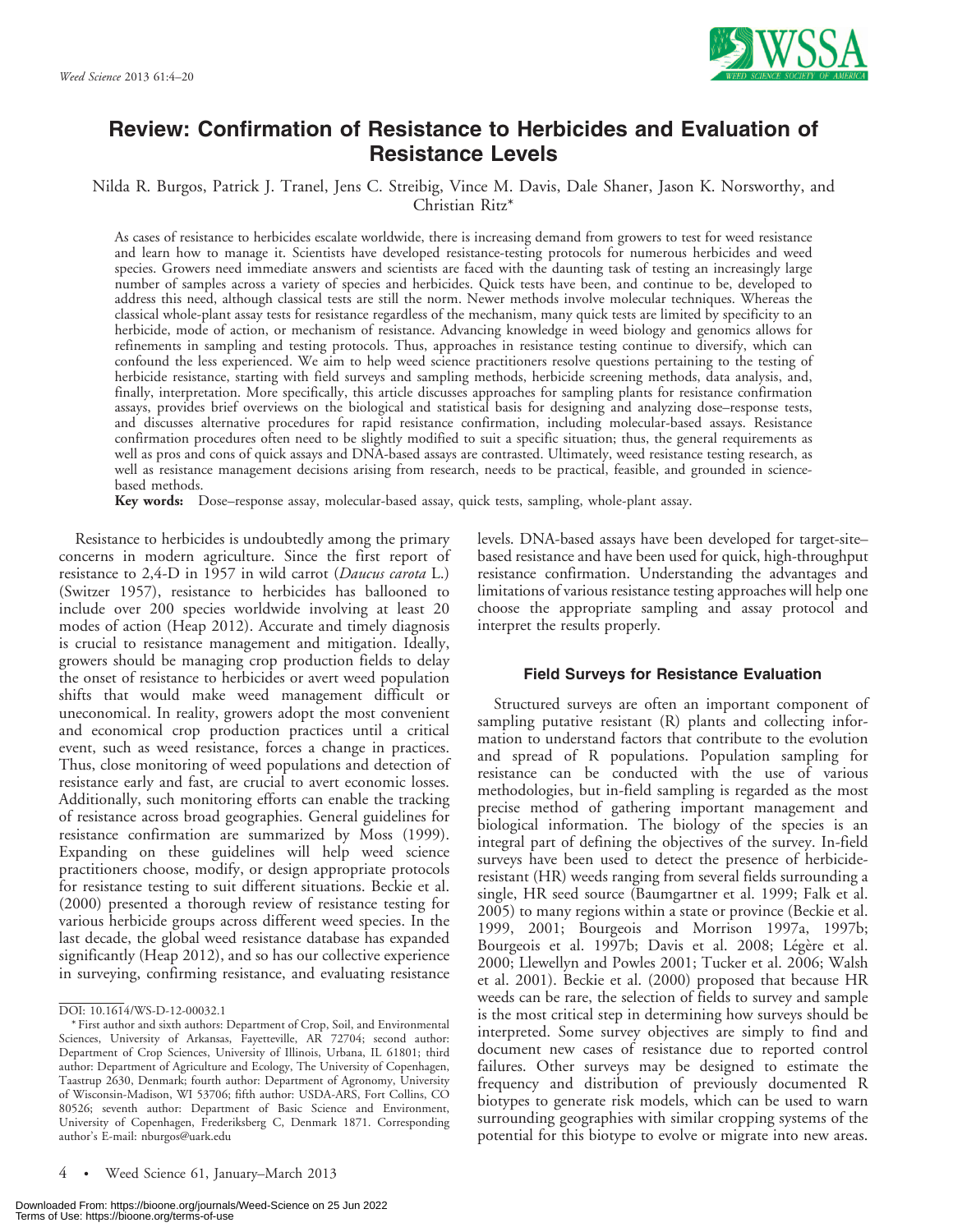In-field surveys can utilize systematic random procedures, nonrandom procedures, or a combination of both during selection of sampling locations (Davis et al. 2008). However, Beckie et al. (2000) recommended that samples be collected directly from where control failures are observed, in a systematic but nonrandom approach, as illustrated by Falk et al. (2005). They determined driving routes radiating from a known resistant source, and when fields with that weed species were observed, samples were collected. These data are also known as presence-only data in some ecological models. With this design it is clearly possible to confirm R biotypes among the samples collected and determine the frequency of control failures that are due to resistance. However, the data do not provide the ability to estimate the frequency of which resistance might be found in all fields, nor to determine management factors that may be contributing to resistance evolution. Surveys with those objectives require a random sampling of fields, accompanied by a survey of farming practices.

Therefore, if determining the frequency of R biotypes in a particular area is the primary goal, then sample sites should be random, but with a systematic procedure of preselecting target localities to calculate the frequency of detection, with and without the herbicide selector, appropriately (Davis et al. 2008; Owen and Powles 2009; Walsh et al. 2007). Walsh et al. (2007) and Owen and Powles (2009) utilized systematic procedures based on travel distance. Davis et al. (2008) demonstrated a systematic random sampling system that utilized Geographic Information Systems (GIS) hardware and software, in conjunction with the United States Department of Agriculture–National Agricultural Statistical Service Cropland Data Layer program. Although those materials and methods were well defined, a variety of newer hardware and software programs may be available to meet similar objectives. The primary objective of Davis et al. (2008) was to combine the resolution power of detecting herbicide resistance at low frequencies, while simultaneously generating data to calculate frequency, with the ability to model the important management parameters which predict resistance occurrence (Davis et al. 2008, 2009). With a host of new GIS technologies and current computing power, well-designed surveys can be generated based on important parameters, which may include crop rotations, tillage histories, topography and terrain, soil types, or other factors that might best define an area of interest for a given weed species. For these objectives, survey locations can be selected based on Global Positioning System (GPS) coordinates. To increase the likelihood of finding rare events, nonrandom sample data can be collected between predetermined survey locations when weed escapes are observed (Davis et al. 2008).

# Sampling Plants for Resistance Evaluation

An appropriate process to collect seeds from putative R and susceptible (S) plants for herbicide assays is critical. How to collect and how many plants will be collected should be decided carefully. There is no consensus among researchers with respect to the sample size of mother plants for resistance testing, regardless of mating behavior (Table 1). For primarily self-pollinated species like horseweed [Conyza canadensis (L.) Cronq.], 30 to 40 seed heads from putative R plants in a composite sample is recommended (Beckie et al. 2000; Davis et al. 2008). Collecting a large sample size for self-pollinated species is done by other research groups (Davis et al. 2010; Weaver 2001). On the contrary, five female plants may be an appropriate sample size for an obligate outcrossing, dioecious species like waterhemp [Amaranthus tuberculatus (Moq.) Sauer var. *rudis* (Sauer)] (Trucco et al. 2005). Collecting a large number of samples is unnecessary for species with outcrossing mating behavior. Where there is thorough intrapopulation genetic mixing, few plants are needed to represent the genetic diversity (and HR phenotypic diversity) within the population. Nevertheless, other groups collected 10 to 30 females per field of the dioecious species Palmer amaranth (Amaranthus palmeri S. Wats.) (Wise et al. 2009) and waterhemp (Legleiter and Bradley 2008). In the majority of cases, the numbers of harvested mother plants per field were not reported (Table 1) and we believe that this varied widely. Therefore, we surmise that 20 to 40 plants for selfpollinated species and 5 to 10 plants for cross-pollinated species should be sufficient to compose a bulk sample or to collect individual plant samples. Because survivors generally occur in patches, multiple bulk samples may be collected per field.

The expected resistance frequency in a field can be determined from bulk samples. However, composite samples are not appropriate if the objective is to evaluate intrapopulation diversity in resistance evolution. In such cases, individual plant samples should be collected (Hausman et al. 2011; Patzoldt et al. 2005). Care is needed to reference frequency of resistance based on previous herbicide exposure. This does not reflect the resistance frequency with respect to all plants that once were in the field prior to herbicide application. A true estimation of resistance frequency within a field would need to account for viable seed bank densities. This would require collection of soil cores. This is labor intensive and costly and impractical in many cases, but necessary for precise characterization of population dynamics.

Seed heads must be collected at a time that maximizes viable seeds for whole-plant assays, unless other assays that only require plant tissue collections are available. Weeds are generally diverse in their maturation time (Muenscher 1935), and often, weed maturation is aligned just prior to crop maturation. Therefore, the window of opportunity to collect mature inflorescences may be short due to crop harvest operations. The collection time may be even shorter if control failures are bad enough for growers to warrant preharvest herbicide applications. These time constraints must be considered during survey design and implementation.

The amount and type of extraneous data collected at each sample location must be considered based on survey objectives and weed biology. For instance, during the sample collection of a suspected new case of herbicide resistance, information regarding prior herbicide use as well as other crop management practices is critical to estimate the risk for other resistant cases to arise in similar management situations. On the other hand, if a species has been previously documented with resistance to a certain herbicide, and the survey objectives are to understand the wide-scale geography that the biotype infests, detailed historical data become less critical and understanding seed migration patterns and pollen movement potential become more important. For example, horseweed seeds are windblown, traveling long distances (Dauer et al. 2006), whereas other weed seeds may be more prone to travel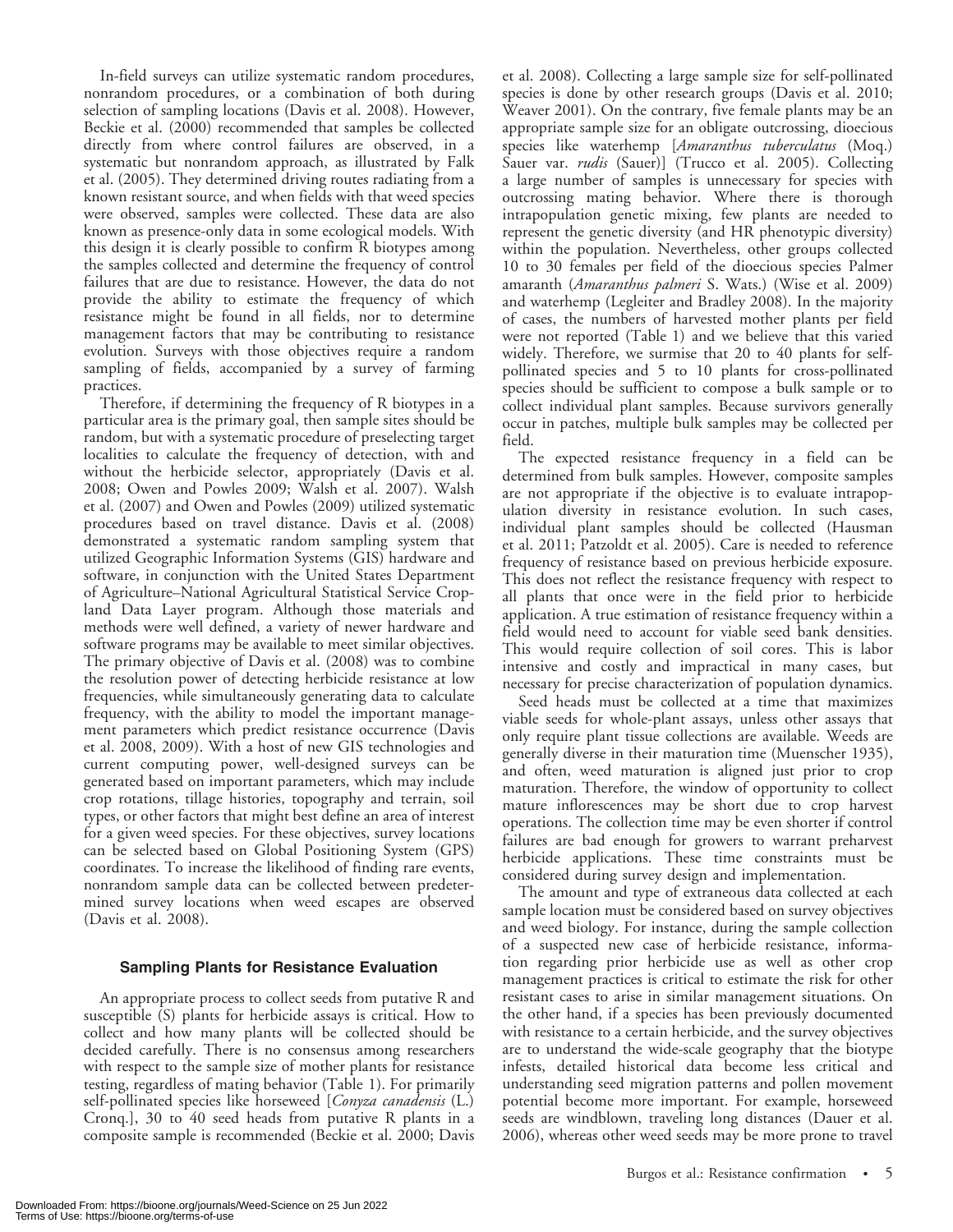| Species                            | $MOA^a$                 | Herbicides tested <sup>b</sup>                          | replication <sup>c</sup><br>Plants per | Dose                                                                   | Replication              | Repeated                                | Growth stage<br>treated                                      | Response<br>variable <sup>d</sup>                        | on populations (POP)<br>Comment                                   | Reference                                   |
|------------------------------------|-------------------------|---------------------------------------------------------|----------------------------------------|------------------------------------------------------------------------|--------------------------|-----------------------------------------|--------------------------------------------------------------|----------------------------------------------------------|-------------------------------------------------------------------|---------------------------------------------|
| myosuroides<br>Alopecurus          | ALS                     | $^{+}$<br>mesosulfuron<br>iodosulfuron<br>Sulfometuron, | $\circ$                                | $\geq$                                                                 | $\sqrt{ }$               | $\mathsf{S}^{\mathsf{o}}$               | Three leaf                                                   | Fresh weight, injury<br>at 28 DAT                        | S standard no prior<br>exposure                                   | Marshall and Moss<br>(2008)                 |
| Amaranthus<br>palmeri              | ALS                     | Various MOAs<br>Imazapic                                | ns; seeded in flats<br>ns              | $70$ and $700~{\rm g}$<br>$_{\rm 1}^{\rm X}$                           | $\overline{\phantom{0}}$ | Yes                                     | $5-10$ cm                                                    | Injury at 14 and 21 DAT<br>Dry weight, 14 DAT            | 30 females/ POP, mixed; Wise et al. (2009)<br>10 selected R POPs; |                                             |
| Amaranthus rudis                   | EPSPS                   | Glyphosate; various<br><b>MOAs</b>                      | 20                                     | $2\times$                                                              | 4                        | Yes                                     | $15 \text{ cm}$                                              | survivor at 21 DAT<br>Injury, fresh weight,              | different cropping<br>10-20 females/POP,<br>mixed; S from         | Legleiter and Bradley<br>(2008)             |
| tuberculatus<br>Amaranthus         | HPPD                    | Triketones                                              |                                        | $\geq$                                                                 | 4                        | Yes                                     | $10-12$ cm                                                   | Injury 7-21 DAT                                          | Each female kept<br>separate<br>system                            | Hausman et al. (2011)                       |
|                                    | PPO, ALS,<br>PSII       | PPO <sub>s</sub> ; ALS <sub>s</sub> ;<br>atrazine       | ns                                     | $\geq$                                                                 |                          |                                         | $10-12$ cm                                                   | Injury, frequency of R<br>progenies                      | Each female kept<br>separate                                      | Patzoldt et al. (2005)                      |
| Bromus rigidus                     | Various MOAs            |                                                         | 50                                     | $\geq$                                                                 | $\sim$                   | $\frac{1}{2}$                           | Two-three leaf                                               | $\approx$<br>$> 95\%$ survivor $=$<br>Mortality, 21 DAT; | S from different<br>locality                                      | Owen et al. (2012)                          |
| Conyza canadensis ALS              |                         | Cloransulam                                             | $100$ from R; $21$<br>from S           | $\geq$                                                                 |                          | $\mathcal{L}^{\circ}$                   | diam rosettes<br>2.4-5-cm-                                   | Injury, dry weight at 28<br>DAT; R frequency             | from different<br>locality<br>S                                   | Zheng et al. (2011)                         |
| leporinum<br>Hordeum               | <b>ALS</b>              | sulfometuron<br>Sulfosulfuron,                          | ns                                     | $\geq$                                                                 | 2                        | ż                                       | Two-three leaf                                               | Mortality, 21 DAT                                        | different island<br>standard from<br>S                            | Yu et al. (2007)                            |
| chinensis<br>Leptochloa            | <b>ACCase</b>           | APP, CHD                                                | $\circ$                                | $4$ doses                                                              | ৩                        | $\mathcal{L}^{\circ}$                   | Seedlings                                                    | Dry weight, 21 DAT;<br>agar plates                       | different province<br>standard from<br>S                          | Manechote et al.<br>(2005)                  |
| chinensis<br>Leptochloa            | ALS                     | Chlorsulfuron,<br>imazamox                              | $40 - 50$ seeds                        | $\geq$                                                                 | ns                       | $\mathcal{L}^{\circ}$                   | Three leaf                                                   |                                                          | prior exposure<br>standard no<br>S                                | Yu et al. (2012)                            |
| ssp. multiflorum<br>Lolium perenne | ACCase                  | pinoxaden<br>Sethoxydim,                                | 50 seeds                               | $\geq$                                                                 | 3                        | $\frac{1}{2}$                           | Two leaf                                                     | Injury, 21 DAT                                           | commercial<br>standard,<br>S                                      | Kaundun (2010)                              |
|                                    | <b>EPSPS</b><br>ACCase; | glyphosate<br>diclofop;<br>Pinoxaden,                   | 40                                     | $\geq$                                                                 | $\mathbf{\sim}$          | yes                                     |                                                              | mortality, 28 DAT<br>Three-four leaf Injury, 21 DAT;     | S standard, commercial                                            | Dickson et al. (2011)                       |
|                                    | <b>EPSPS</b>            | Glyphosate                                              | 80                                     | $2\times$                                                              |                          | $\frac{1}{2}$                           | Tillering                                                    | Mortality, 28 DAT                                        | S from same POP<br>Clone; detect R and                            | Dickson et al. (2011)                       |
| Papaver rhoeas                     | ALS                     | Various SUs; other<br>ALS families                      | 15                                     | 1, 4, and $8\times$                                                    | પ                        | $\stackrel{\circ}{\mathbf{Z}}$          | Six-eight leaf                                               | Fresh weight, injury<br>at 28 DAT                        | prior exposure<br>S standard no<br>Roadside survey;               | Kaloumenos et al.<br>(2011)                 |
| Phalaris minor                     | <b>ACCase</b>           | Tribenuron<br>APP <sub>s</sub>                          | 15                                     | $\overline{1}$ X<br>$1\times$                                          | 43                       | $\frac{1}{2}$<br>$\overline{X}^{\circ}$ | Three-four leaf<br>Four-six leaf                             | Fresh weight                                             | from different regions<br>R and S populations                     | Gherekhloo et al. (2011)                    |
| Sorghum halepense ACCase           |                         | <b>APP</b> s                                            | $\widehat{\phantom{a}}$                | $\mid \mid$<br>$= 1 \times; R$<br>$2, 4 \times$<br>$\overline{1}$<br>S | 4                        | Yes                                     | four-five leaf;<br>four-five leaf<br>seedlings,<br>Rhizomes, | Injury, 14 and 28 DAT                                    | S POP from different<br>region, no prior<br>exposure              | Kaloumenos and Elefth-<br>erohorinos (2009) |

a MOA = mode of action; ALS acetolactate synthase inhibitor; ACCase acetyl coenzyme-A carboxylase; EPSPS 5-enolpyruvylshikimate-3-phosphate synthase inhibitor; HPPD dioxygenase inhibitor; PPO protoporhyrinogen oxidase inhibitor; PSII photosystem II inhibitor. b APP

 aryloxyphenoxypropanoate; CHD cyclohexenedione; SU sulfonylurea.

c ns not specified; R resistant; S susceptible.

d DAT days after treatment.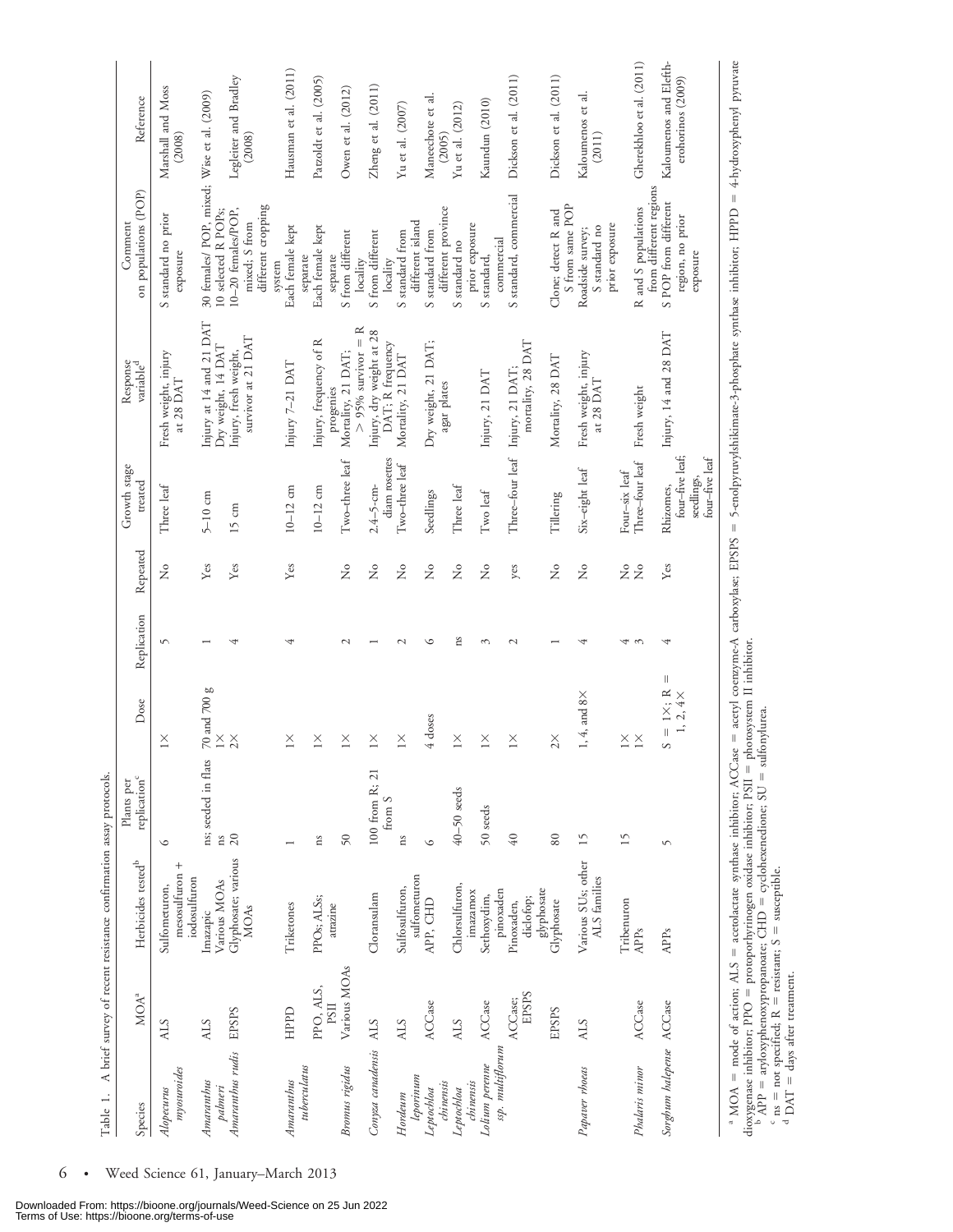via farm implements (Rew and Cussans 1997), particularly harvesting equipment.

# Classical Approach to Resistance Confirmation

The classical approach (classical assay) of confirming resistance is to collect bulk seeds from surviving plants in suspected fields, plant these in pots, and apply either PRE or POST herbicides. To represent the problem areas, seeds from multiple plants need to be collected (Moss 1999), but the number of plants used to constitute a bulk varies widely. The goal is to collect enough good-quality seeds to conduct various tests (see previous section on sampling). From the field to the laboratory, care should be taken to prevent exposure of collected seeds to unfavorable conditions (e.g., hot, moist conditions) that would trigger seed deterioration or secondary dormancy. Prior to using these seeds for bioassay, it may be necessary to break seed dormancy to obtain uniform germination. Recalcitrant seeds may have to be pregerminated and then transplanted to the assay medium (Burke et al. 2006; Délye et al. 2002a; Huan et al. 2011; Xu et al. 2010). For PRE herbicides, field soil must be used to obtain a realistic herbicide activity, whereas commercial potting media are sufficient for POST herbicides. To test resistance of a species for the first time, conducting a dose–response curve, relative to a susceptible (S) standard, is better than using a single dose, as this will show the magnitude of resistance and the discriminating dose. In subsequent tests of other populations of the same species, a single dose can be used. The majority of researchers use the recommended field dose in pot assays to screen a large number of putative R samples, and the response compared with that of a chosen S standard and respective nontreated checks (Table 1). If space and manpower allow, including more than one dose in the screening test is beneficial because it gives some indication of resistance level among populations. Thus, in some cases, two to four doses had been used in resistance confirmation assays (Kaloumenos et al. 2011; Maneechote et al. 2005; Wise et al. 2009). Where there are few  $(i.e., < 5)$  populations to test, one may opt to conduct a dose– response assay instead to confirm resistance and determine the resistance level in one experiment. In Petri plate assays, putative R and S populations are first tested with a wide range of doses to determine the discriminatory dose before conducting the large-scale resistance testing (Bourgeois et al. 1997a; Kaundun et al. 2011b). Where an R population has already been identified, an R standard may also be included. An S standard should be included in every run of a resistance assay.

The selection of an S standard has been discussed at great lengths in many venues. What matters to growers is resistance to the recommended field dose. For scientists, knowing whether a population is gaining the capability to survive the recommended dose helps in promoting mitigation measures soonest. Putative herbicide-S plants need to be collected from the same agricultural region to confirm resistance and conduct the herbicide dose assays, but within reasonable distance from the problem field. Plants in areas adjacent to the source field may be contaminated with the resistance trait because of gene flow. In this case, a true wild type should be collected at a far enough distance from the source field. Plants adjacent to the source field are also exposed to low doses of the selector herbicide because of drift from spraying field edges. It is documented in rigid ryegrass (Lolium rigidum Gaud.) and Palmer amaranth (Busi and Powles 2009; Neve and Powles 2005a, 2005b; Norsworthy 2012) that resistance, specifically polygenic, is gradually selected by iterative exposure of a weed population to sublethal doses of a herbicide. Therefore, populations in the immediate vicinity of a source field would most likely exhibit reduced sensitivity to the herbicide than populations with no prior exposure to it. In most cases, researchers use an S standard with no prior exposure to the herbicide or collect from a different field in the same locality, state, or region (Table 1). It is common for research laboratories worldwide to use the same S standard population for testing the resistance of multiple populations across a large region. Under these situations, utilizing a common S population is appropriate to compare levels of resistance between different populations and between different experiments.

When a species is being investigated for resistance to a herbicide with a previously undocumented mechanism of action, a putative S population should be collected from a relatively close distance if possible. This is important because genetic diversity among weed species may be greatly influenced by different climate and geographical conditions; S and R populations from within the same locality should be similar in extraneous genetic characteristics that could impact response to herbicides.

Comparison between populations is most commonly done by determining the effective dose that causes 50% inhibition  $(GR_{50})$  of growth noted by biomass reduction and/or visual ratings or the dose needed to kill 50% of the plants  $(LD_{50})$ through rate titration experiments. The procedure and calculations to determine the  $GR_{50}$  and  $LD_{50}$  are explained in more detail in the next section. Determining the value of the S population with an appropriate representation of the expected normal wild-type population is just as critical as determining the value of the putative R population because the  $GR_{50}$  or  $LD_{50}$  value for S sets the resistance index. Ideally, one should compare responses of multiple S populations, and thereby obtain baseline herbicide sensitivity data as well as an indication of the natural variability of the species. An average S population should be used.  $GR_{50}$  or  $LD_{50}$  values should not be compared between experiments using S populations with different sensitivity levels to the herbicide. Furthermore, in some screening experiments multiple R standards may be needed because different resistance mechanisms could result in different levels of herbicide tolerance.

Treatments should be replicated and the test repeated, to verify the results. Generally, three to four replications are used (Table 1) with a few cases using five to six replications (Maneechote et al. 2005; Marshall and Moss 2008). The goal is to test a large enough number of plants per population to increase the power of resistance detection. In cases where the resistance test was not replicated, a large number of seeds were planted in flats and 80 to  $> 100$  plants per population were treated (Dickson et al. 2011; Wise et al. 2009; Zheng et al. 2011). Where only two replications were prepared, 40 to 50 plants were tested per replication (Dickson et al. 2011; Owen et al. 2012); the test by Dickson et al. (2011) was repeated in time. If a replicate consists of a single plant, at least 10 replicates should be used. The number of plants to include per replicate is determined based on the objectives of the screening, plant size, and growth characteristic, concerns of herbicide coverage (for POST treatments), greenhouse space availability, and other factors. Although the majority of resistance confirmation tests are not repeated (Table 1), we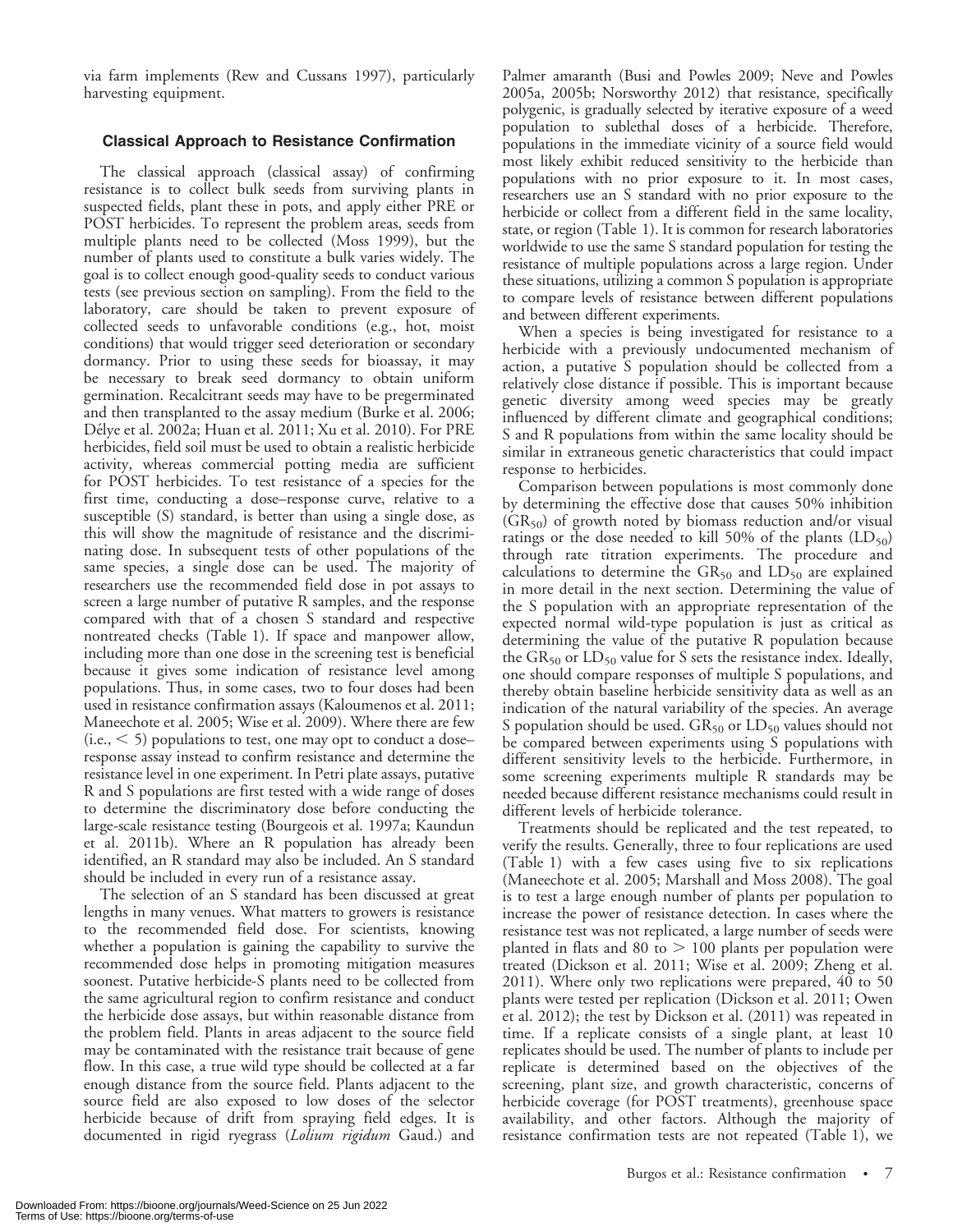recommend repeating in time. This increases the chances of detecting rare events and also verifies the test results from the first run. Although it is obvious that appropriate plant growth conditions for the weed species of interest must be maintained, it is worth noting nonetheless. Typically, herbicides will be most effective on healthy, rapidly growing plants in the early vegetative growth phase.

In the academic system, test results are immediately conveyed to the growers via extension personnel. Private testing companies employ different channels to send feedback. To provide growers with immediate options for resistance management, a test for sensitivity to other herbicides is also generally conducted. Best management programs for resistance management that integrate cultural and chemical options are then formulated and disseminated to growers.

#### Evaluation of Resistance Level

A dose–response experiment is often conducted to determine the level of resistance and obtain a glimpse of potential resistance mechanism. Resistance beyond the recommended dose is no longer important to the grower, but it is relevant to researchers because resistance level provides clues to resistance mechanism(s), the understanding of which helps in designing management strategies. Researchers have used a wide range of doses, from 4 to 15 with 3 to about 200 total plants per dose (Table 2). Researchers oftentimes repeat their dose–response assays, but not the confirmation assays. This is probably because of the need to refine the dose–response curve; the first run being an exploration of the dose range. POST herbicides are applied at the recommended growth stage, generally two to four leaf, with the recommended surfactant or additives. Lately, glyphosate assays have been conducted with the use of the plain glyphosate acid formulation; then the prescribed surfactant is added separately at a constant concentration (Dickson et al. 2011; Legleiter and Bradley 2008; Norsworthy et al. 2008). This is because when a formulation with a builtin surfactant system is used, plant response to glyphosate may be confounded with the increasing surfactant concentration as the dose is increased. The response variables evaluated are either fresh weight or dry weight of shoot tissues, with or without visual injury assessments. Either of these responses could be used to estimate resistance levels or amounts of herbicides that would cause a certain level of growth reduction or control. Plant response is evaluated within 1 to 4 wk of herbicide application depending on the mode of action. For POST herbicides, 1 wk after treatment (WAT) is appropriate for those with contact action, whereas slower-acting herbicides are best evaluated at 2 to 4 WAT. To evaluate regrowth after initial necrosis of aboveground tissues, a follow-up rating is done at 4 WAT. Tests are completed in 1 to 2 mo and results are used for decision making in the next cropping season.

Biological Consideration. Whatever the method of investigation, dose–response curves are instrumental in quantifying the magnitude of resistance relative to a predefined S population with the ratio R/S, which is similar to the general relative potency among herbicides. The R/S answers the question ''How much more of a herbicide must I use to get the same effect as I had before the evolution of R populations?'' Most agree upon measuring the R/S at the

 $GR_{50}$  level. The relative position on the dose axis and shape of the curves may differ (Figure 1). In Figure 1A, the comparison is straightforward, the two curves having similar shape and the relative displacement on the dose axis of the R population and the R/S is invariant of the response levels. In Figure 1B, R/S is more ambiguous because the curves have slightly different shapes; consequently R/S is only defined at the response level (here  $GR_{50}$ ) under which it is estimated (Ritz et al. 2006; Ritz 2010).

When comparing accessions we cannot assume they all have the same growth as the nontreated control. Figure 1C illustrates some difference between the upper limit of the two populations, clearly illustrating that  $GR_{50}$  is a relative term based upon the upper  $(d)$  and lower limit  $(c)$  of the log-logistic curve (Equation 1). The parameter b is the relative slope around the  $GR_{50}$ :

$$
y = c + \frac{d - c}{1 + \left(\frac{x}{ED_{50}}\right)^b} = c + \frac{d - c}{1 + \exp(b \cdot (\log(x) + \log(ED_{50}))} \cdot [1]
$$

The most common way of dealing with differences in growth between populations is to calculate responses as percentage of the nontreated control, although this standardization prior to curve fitting is not statistically sound. Another drawback is that one should omit the nontreated control, always being 100, from the analysis. Various other sigmoid regression models are available and have been described elsewhere (Ritz 2010). The best way to fit the curves is to use raw data and calculate R/S from the  $GR_{50}$ . If one feels it will be more illustrative to show the relative scale, it can be done after curve fitting by using the estimated parameters of the upper  $d$  and lower  $c$  limits to scale the raw data (Streibig et al. 1995).

In many cases, we also want to answer the more specific question of ''How much herbicide is needed to kill 50 or 90% of the population?'' The survival rate of a population is useful in predicting potential seed deposit into the soil seed bank or potential patch expansion of R plants. To answer this question, mortality data are collected and lethal doses (i.e.,  $LD_{50}$  or  $LD_{90}$ ) are estimated for the population in question from a dose–response experiment. The analysis is a logistic regression of binomial data (McCullagh and Nelder 1989), which almost corresponds to logit on a log scale of the dose axis. Whereas the  $GR_{50}$  of the same plants could change significantly because of environmental conditions, the  $LD_{50}$ would be less affected.

To generate reproducible dose responses the doses should cover the whole response range, from virtually no effect around the nontreated control to 100% control at large doses. Some highly resistant species are no longer killed by the highest possible herbicide concentration in the spray mixture, in which case the dose range should extend to a point where no further response is observed. This applies to all regression analyses, but compared with the linear models, nonlinear models are particularly vulnerable to nonuniform distribution of responses. For the log-logistic curves the distribution of doses should be based upon preliminary experiments, so  $GR_{50}$ is roughly known and thus doses can be distributed around  $GR_{50}$  to make sure that most of the response range is covered.

Figure 2A shows an example with well-distributed responses for both populations, and Figure 2B illustrates a poor distribution of the R population. In Figure 2A, the R/S is 8 with a lower and upper 95% confidence limit of 1.8 to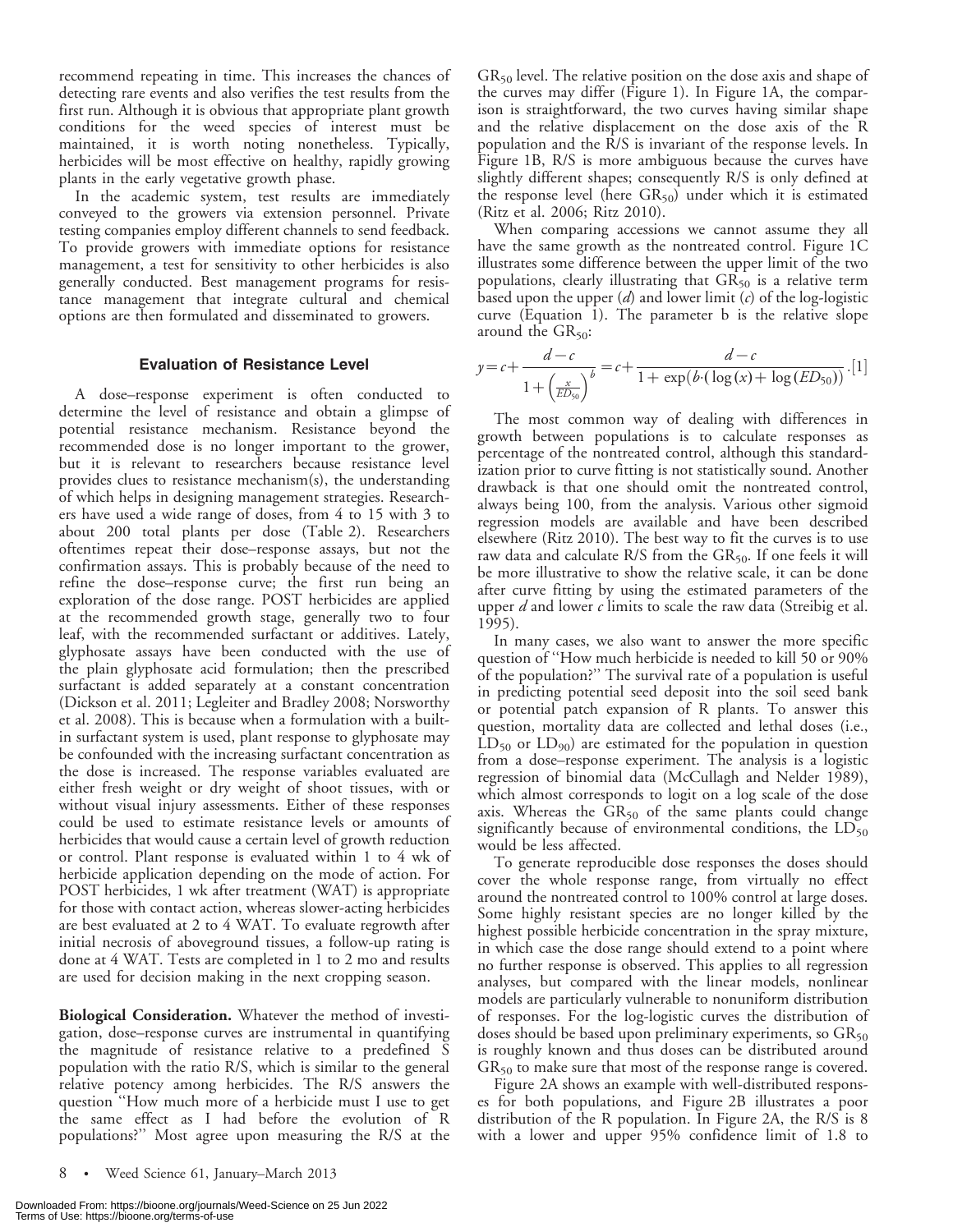3.9. Consequently, we can be confident that the R/S is significantly different from 1. Whether this statistically different R/S from 1.0 is large enough is a biological question, not a statistical one. Because of natural intrapopulation variation in sensitivity to herbicides, a plant may have  $R/S =$ 10 relative to the most susceptible plant, but is still sensitive to the full dose of the herbicide. In Figure 2B the R/S also is 8, but now the upper and lower limits are 0.7 to 14.6, respectively; and this huge span between upper and lower limit is definitely due to the poor distribution of the response range for one of the curves in Figure 2B. A fit with a loglogistic dose–response model shows that the R/S on the  $GR_{50}$ levels is not significantly different from 1, probably because responses for the R population are displaced to the lower part of the curve. Even though the R/S ratios were rather similar in the two cases, the uncertainty was much greater because of the poorly distributed responses. For the R/S on the  $GR_{90}$  levels the confidence interval does not cover 1.0 and thus the R/S was significantly different whatever the distribution of responses. On the basis of the above, the R/S ratios should always be given with their associated standard error.

Another issue is to run the assay curves simultaneously in order to get the best precision, because an assay in a greenhouse in the spring and in the autumn may make a huge difference of the  $GR_{50}$  and perhaps also of R/S. Often a bioassay comprises numerous accessions, and running the whole assay one time might be difficult. It is imperative that when running in sequence there should be one or more internal standards to detect any drift of R/S.

One of the ensuing discussions is the number of replications. If experience shows that the log-logistic regression model describes the variation within acceptable limits, then it is better to use more doses than more replicates. For example, if your limit is a total of 24 experimental units, then it will be more advisable to use 8 or 12 doses and 3 or 2 replications rather than 6 doses and 4 replicates. Simulation has shown that the precision of  $GR_{50}$  increases dramatically when we substitute replications with more doses. The  $GR_{50}$  is not an agronomically sound control level,  $GR_{90}$  or  $GR_{80}$ would be more realistic. However, it is important to note that the farther away from the midpoint  $GR_{50}$  the less precise the estimates of  $GR_{80}$  or  $GR_{90}$  become (see Figure 2).

One of the questions rarely addressed is how large would the R/S be in the field before the farmer realizes an imminent problem with resistant weeds. For biochemical and physiological response variables, we see a colossal difference with R/S of several hundred or even thousands (Taylor et al. 2002; Trainer et al. 2005). In the field, farmers seem to realize the problem when about 35% of the population of a weed species has acquired resistance (Gressel and Segel 1978, 1990). Recently, Mennan et al. (2011) showed that farmers in Europe already complain when the R/S ratio is about two. When farmers in the southern United States started complaining about Italian ryegrass escaping glyphosate burndown treatments, the escapes were in patches of up to 0.25 ha (K. L. Smith, Extension Weed Specialist, personal communication) and the resistance index of sampled plants was within two- and fourfold (Dickson et al. 2011; Nandula et al. 2007). There are no data on what percentage of survivors would prompt growers to notify technical advisors, but generally southern U.S. farmers initiate communicating the problem after the third season of observing the increasing number of survivors (K. L. Smith, personal communication).

One must be aware that any obtained R/S level will be a function of the absolute magnitude of resistance expressed by the R biotype and the susceptibility of the S biotype, regardless of resistance frequency within the R population. Additionally, more than one R biotype may be present within a population (i.e., different plants may have different resistance mechanisms), and plants may be heterozygous or homozygous for the resistance allele(s). Thus, it is difficult to discuss the relevance of R/S ratios and compare them among populations without having some knowledge of the uniformity within the populations.

Statistic Consideration. To utilize the R/S factors and compare them among species and published articles, it is important that the statistic assumptions behind the parameter estimates are correct, viz., the assumption of normality of residuals and homogeneous variance of responses (Ritz and Streibig 2009). In our experience, the most important one is that of homogeneous variance. If we have large differences between maximum and minimum responses, there is a probability of variance heterogeneity and it has to be dealt with by using transform-both-sides techniques or weighed regression (Ritz and Streibig 2009). Plots of residuals will usually reveal major violations. The overused/abused  $R^2$  does not say much about the test for lack of fit and in the nonlinear case its use should be discouraged, particularly when there are replications, so a proper test for lack of fit against an ANOVA could be used.

## Quick Assays for Testing Resistance

The classical whole-plant assay requires a large amount of bench space, takes up to 2 mo to obtain results, and is not amenable for large-scale testing. Attempts have been made to develop resistance assays that will allow growers to use the resistance information to make real-time decisions regarding management of current weed control failures. Some of these relatively quick assays have already been adopted, but no single assay fits all situations; some are more widely applicable than others; all need further testing for adaptation to other species and herbicides. Few of these assays have been commercialized [Herbicide Resistance Action Committee (HRAC) 2012]. Quick assays using whole plants, seedlings in Petri dishes, or leaf discs are independent of resistance mechanisms. The majority of these assays have good potential for commercialization.

Rapid Whole-Plant Assay for POST-Applied Herbicides. A Syngenta Quick test was developed for grass species, specifically rigid ryegrass and blackgrass (Alopecurus myosuroides Huds.), collected from suspect fields (Boutsalis 2001). Vegetative tillers are separated then the shoots are cut and potted. The regenerated cuttings can be sprayed with foliar herbicides after at least 1 wk from transplanting. Chlorsulfuron [acetolactate synthase (ALS) inhibitor]; diclofop, fenoxaprop, fluazifop, haloxyfop, and sethoxydim [acetyl coenzyme-A carboxylase (ACCase) inhibitors]; and isoproturon [photosystem II (PSII) inhibitor] have been tested on cuttings of either blackgrass or rigid ryegrass and produced robust confirmation of resistance to these herbicides. Field-collected plants can survive several days of transport. This approach has been adapted to confirm resistance to glyphosate and to conduct a glyphosate-dose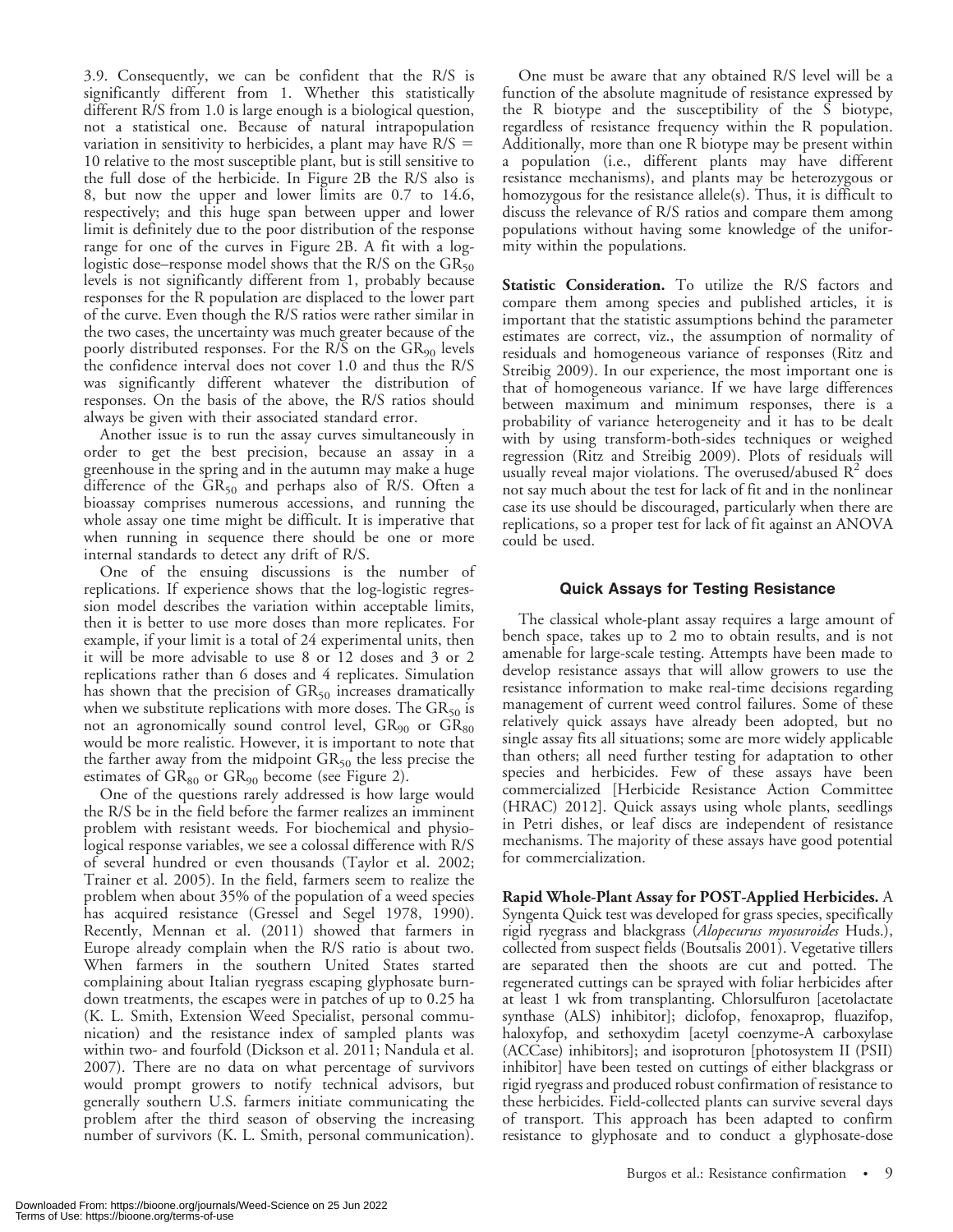| Table 2.                              |                                | A brief survey of recent herbicide dose response protocols. |                                           |                       |                 |                                |                            |                                                         |                                                                              |                                                |
|---------------------------------------|--------------------------------|-------------------------------------------------------------|-------------------------------------------|-----------------------|-----------------|--------------------------------|----------------------------|---------------------------------------------------------|------------------------------------------------------------------------------|------------------------------------------------|
| Species                               | $MOA^a$                        | Herbicides tested <sup>b</sup>                              | No. of doses                              | Reps                  | Plant/rep       | Repeat                         | Growth stage treated       | Response variable <sup>c</sup>                          | Comment on populations <sup>d</sup>                                          | Reference                                      |
| Alopecurus                            | <b>ACCase</b>                  | APP, CHD, PS II                                             | 6; various                                | $12$ to $20$          |                 | $\overline{\mathsf{z}}$        | Two-three leaf             | Fresh weight, 21-28 DAT                                 | S standard from different                                                    | Moss et al. (2003)                             |
| myosuroides                           | ALS                            | Sulfometuron                                                | 8; 3.125-400<br>ranges                    | 16                    |                 | $\frac{1}{2}$                  | Three leaf                 | Fresh weight, injury at<br>28 DAT                       | S standard no prior exposure<br>region                                       | Marshall and Moss<br>(2008)                    |
| Amaranthus<br>palmeri                 | ALS                            | Imazapic                                                    | 5; 0.019×<br>$-40\times$                  | 4                     | $\sim$          | Yes                            | $5-10$ cm                  | Dry weight, 14 DAT                                      | 10 selected R POP;                                                           | Wise et al. (2009)                             |
|                                       | ALS                            | Imazaquin                                                   | $6; 1.25 \times -24 \times$               | 3                     | $\mathcal{L}$   | Yes                            | Five-six leaf              | Dry weight, 14 DAT                                      | different county<br>S standard from                                          | Burgos et al. (2001)                           |
|                                       | <b>EPSPS</b>                   | separate surfactant<br>Glyphosate ae +                      | 11; $1/48 \times$<br>$-2.7\times$         | $\infty$              |                 | $\mathsf{S}^{\mathsf{o}}$      | Five-seven leaf            | Survivor, 28 DAT                                        | S from different state;<br>4 females/POP                                     | Norsworthy et al.<br>(2008)                    |
| Amaranthus<br>rudis                   | <b>EPSPS</b>                   | separate surfactant<br>Glyphosate ae +                      | 5; $0.5 \times -8 \times$                 | પ                     | 20              | Yes                            | $\epsilon$<br>$15 \,$      | survivor at 21 DAT<br>Injury, fresh weight,             | S from different county,<br>1-20 females/POP, mixed;<br>corn-RR soy rotation | Legleiter and Bradley<br>(2008)                |
| tuberculatus<br>Amaranthus            | PSII, ALS,<br>phenoxy<br>HPPD, | thifensulfuron,<br>Mesotrione,<br>atrazine,<br>$2,4-D$      | 5; various<br>ranges                      | $\infty$              | ns              | Yes                            | $3-4$ cm                   | Injury 11 DAT;                                          | S POP no prior exposure                                                      | McMullan and Green<br>(2011)                   |
|                                       | HPPD                           | tembotrione<br>Mesotrione,                                  | 11; various<br>ranges                     | $\circ$               |                 | Yes                            |                            | Dry weight; 21 DAT                                      | dose range log-based<br>Females kept separate;                               | Hausman et al. (2011)                          |
|                                       | PPO, ALS, PSII                 | ALS; atrazine<br>Six PPOs; two                              | 6; log scale                              | ৩                     |                 | Yes                            | $10 - 12$ cm               | from dose response<br>Dry weight, 14 DAT                | Females kept separate                                                        | Patzoldt et al. (2005)                         |
| Apera spica-venti                     | ALS and PSII                   | Five SU <sub>s</sub>                                        | $7 - 8$                                   | 4                     | 10              | Yes                            |                            | Three leaf, one tiller Injury, dry wt, 28 DAT;          | farm; used field soil<br>S POP from organic                                  | Hamouzová et al.<br>(2011)                     |
| Avena fatua                           | <b>ACCase</b>                  | Three families                                              | $4-5$                                     | $\sim$                | 4               | $\frac{1}{2}$                  | Three-four leaf            | Fresh weight                                            | and S POPs from<br>different regions<br>$\approx$                            | Cruz-Hipolito et al.,<br>(2011)                |
| Avena sterilis                        | <b>ACCase</b>                  | APP                                                         | 9; $0.125 \times$<br>$-64\times;$         | ৩                     | $\circ$         | $\mathsf{S}^{\mathsf{o}}$      | Two-three leaf             | Dry weight, 28 DAT;                                     | S standard no prior                                                          | Maneechote et al.<br>(1997)                    |
| Bromus rigidus                        | ALS                            | SU and IMI                                                  | $4 \text{ to } 6$                         | S                     | $20\,$          | Yes                            | Two leaf                   | Dry weight, 28 DAT<br>regrowth                          | different locality<br>S standard from<br>exposure                            | Owen et al. (2012)                             |
| Capsella                              | ALS                            | tribenuron                                                  | 4; 0.1-1000 g                             | 4                     | $\overline{10}$ | Yes                            |                            | Dry weight, 21 DAT                                      | standard no prior<br>S                                                       | Gui-qi et al. (2011)                           |
| Conyza canadensis<br>bursa-pastoris   | ALS                            | All ALS chemical<br>families                                | 9; various ranges                         | $\overline{10}$       | $\overline{ }$  | Yes                            | 2.4-5-cm-diam.<br>rosettes | Dry weight, 28 DAT                                      | different locality<br>standard from<br>exposure<br>$\infty$                  | Zheng et al. $(2011)$                          |
| Cyperus difformis                     | <b>ALS</b>                     | All chemical                                                | 6; $0.125 \times -4 \times$               | $\circ$               | $\sim$          | Yes                            | Four leaf                  | Fresh weight, 23 DAT                                    | standard no prior<br>$\mathcal{S}$                                           | Merotto et al. (2009)                          |
| Descurainia sophia                    | ALS                            | Tribenuron<br>families                                      | 7; $0.15 \times -80 \times$               | ns                    | $\sim$          | $\mathcal{L}^{\circ}$          | Three-four leaf            | Fresh weight, 21 DAT                                    | standard no prior<br>exposure<br>S                                           | Xu et al. (2010)                               |
| Digitaria                             | <b>ACCase</b>                  | APP, CHD                                                    | $4-12$                                    | $\sqrt{2}$            | $\overline{ }$  | $\tilde{z}$                    | Two tillers                | Dry weight, 14 DAT                                      | S standard no prior<br>exposure, China                                       | Kuk et al. (1999)                              |
| ischaemum                             | ${\rm Growth}$                 | Quinclorac                                                  | 6; $0.5 \times -32 \times$                | $\sim$                | 4               | $\stackrel{\circ}{\mathbf{Z}}$ | Three leaf                 | Fresh weight, 14 DAT                                    | S standard, commercial<br>exposure                                           | Abdallah et al. (2006)                         |
| Echinochloa                           | regulator<br>ACCase            | Quizalofop                                                  | 6.<br>$5:0.48 - 4.800$                    | $\tilde{\phantom{0}}$ | $10$            | $\tilde{z}$                    | Three–four leaf            | Fresh shoot weight,                                     | S standard no prior                                                          | Huan et al. (2011)                             |
| chinensis<br>crus-galli<br>Leptochloa | <b>ACCase</b>                  | APP, CHD                                                    | $6 - 7$                                   | 4                     | $100$ seeds     | $\mathop{S}\limits^{\circ}$    | Seedlings                  | Dry weight, 21 DAT;<br>agar plates<br>14 DAT            | exposure; used field soil<br>different region<br>standard from<br>S          | Manechote et al.<br>(2005)                     |
| ssp. multiflorum<br>Lolium perenne    | <b>EPSPS</b>                   | Glyphosate<br>Glyphosate                                    | 15; 1/96-42×<br>$6 - 6$                   | $rac{4}{4}$           | $10 - 15$       | ż<br>$\tilde{z}$               | Four leaf<br>Two leaf      | Mortality and fresh<br>weight, 28 DAT<br>Injury, 21 DAT | standard - commercial<br>standard - commercial<br>$\infty$                   | Dickson et al. (2011)<br>Dickson et al. (2011) |
|                                       |                                | Glyphosate                                                  | 7; $0.25 \times -16 \times$               | $\mathfrak{c}$        | $\overline{ }$  | $\stackrel{\circ}{\mathbf{Z}}$ | Tiller, clone              | Injury, 28 DAT                                          | and S plants from<br>same POP<br>$\approx$                                   | Salas et al. (2012)                            |
|                                       | ACCase, ALS                    | mesosulfuron<br>Diclofop,                                   | $11 - 12$ ; 0.016 $\times$<br>$-32\times$ | ξ                     | 3               | Yes                            | Two-three leaf             | Dry weight, 14 DAT                                      | S standard from same<br>region                                               | Kuk and Burgos<br>(2007)                       |

10 • Weed Science 61, January–March 2013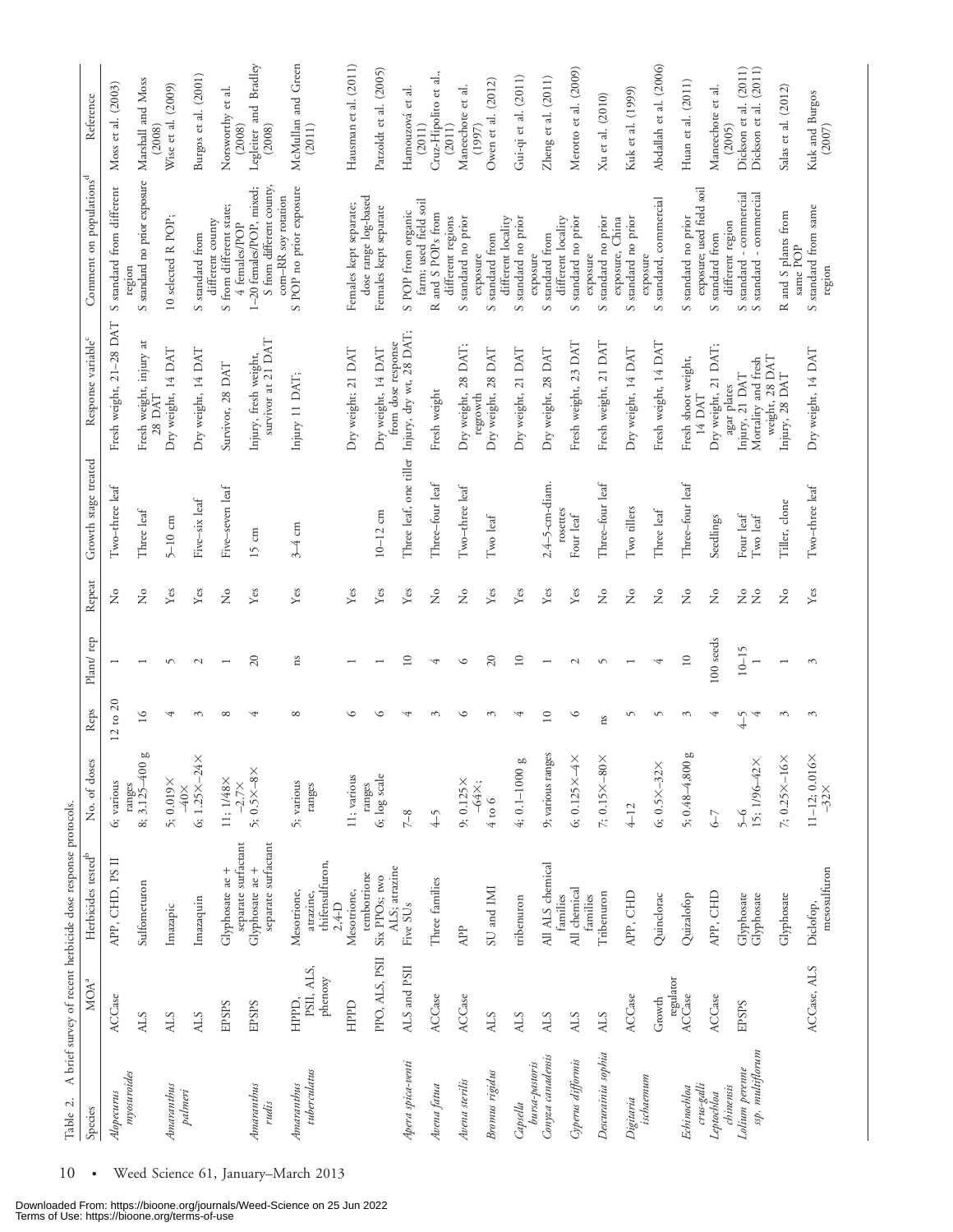| Species                            | MOA <sup>a</sup>                     | Herbicides rested <sup>b</sup>                                                                                                                                        | No. of doses             | Reps | Plant/rep                 |     | Repeat Growth stage treated | Response variable <sup>c</sup>            | Comment on populations <sup>d</sup>                                                                                                                                                                        | Reference                                    |
|------------------------------------|--------------------------------------|-----------------------------------------------------------------------------------------------------------------------------------------------------------------------|--------------------------|------|---------------------------|-----|-----------------------------|-------------------------------------------|------------------------------------------------------------------------------------------------------------------------------------------------------------------------------------------------------------|----------------------------------------------|
| Phalaris minor                     | ACCase                               | <b>APP</b>                                                                                                                                                            | $8:0.25\times -32\times$ |      |                           | ż   | Three–four leaf             | Fresh weight                              | R and S POPs from<br>different regions                                                                                                                                                                     | Gherekhloo et al.<br>(2011)                  |
|                                    | <b>ALS</b>                           | SU, TP, IMI                                                                                                                                                           | 6; $1 - 32$ $\times$     |      |                           | ż   | Two-three leaf              | Dry weight, mortality<br>at 21 DAT        | S standard no prior<br>exposure                                                                                                                                                                            | Han et al. (2012)                            |
| paradoxa<br>Phalaris               | ACCase                               | All chemical families 4-5                                                                                                                                             |                          |      | ₹                         | ż   | Three-four leaf             | Fresh weight                              | R and S POPs from<br>different regions                                                                                                                                                                     | Cruz-Hipolito et al.<br>(2012)               |
| cochinchi-<br>Rottboelia<br>nensis | <b>ACCase</b>                        | APP, CHD                                                                                                                                                              | 7; various ranges        |      |                           | ż   | Three–four leaf             | Fresh weight, 14 DAT                      | different region<br>S standard from                                                                                                                                                                        | Avila et al. (2007)                          |
| Setaria viridis                    | ALS                                  | nicosulturon,<br>pyrithiobac<br>Imazethapyr,                                                                                                                          | 7; various ranges        |      | 4                         | Yes | Two-four leaf               | Dry weight, 10 DAT                        | 15-50 seed heads/POP;<br>S standard from<br>different region                                                                                                                                               | Laplante et al. (2009)                       |
| halepense<br>Sorghum               | <b>ACCase</b>                        | <b>APP</b> <sub>s</sub>                                                                                                                                               | 6; $1 - 32$ $\times$     |      |                           | Yes | four-five leaf              | Rhizomes, seedlings, Fresh weight, 28 DAT | no prior exposure<br>different region,<br>S standard from                                                                                                                                                  | Eleftherohorinos<br>Kaloumenos and<br>(2009) |
|                                    | $\Omega$ DAT = days after treatment. | $\Delta PP = \alpha ry$ loxyphenoxypropanoate; CHD = cyclohexenedione; SU = sulfonylurea.<br>dioxygenase inhibitor; PPO = protoporhyrinogen oxidase inhibitor; PSII = |                          |      | photosystem II inhibitor. |     |                             |                                           | ª MOA = mechanism of action; ALS = acetolactate synthase inhibitor; ACCase = acetyl coenzyme-A carboxylase; EPSPS = 5-enolpyruvylshikimate-3-phosphate synthase inhibitor; HPPD = 4-hydroxyphenyl pyruvate |                                              |

days after treatment.

 $\frac{1}{R}$ 

resistant; S

susceptible.

response assay and other experiments on the same set of Italian ryegrass (Lolium perenne ssp. multiflorum L.) plants (Salas et al. 2012). This assay can be used on some broadleaf weeds (Walsh et al. 2001), but needs to be pretested for applicability to other species.

Using regenerated cuttings has many advantages. It has broad applicability to grass species and POST-applied herbicides. There is no need to wait for maturation of surviving plants to produce seeds. Clones of confirmed resistant tillering plants can be used in dose–response assays and other experiments. This also allows for detailed intrapopulation studies. If plants are sampled early in the cropping season, results can be used to recommend potential remedial herbicide application in the same season. Resistance detection is not affected by age of plants as regenerated plants respond similar to seedlings (Boutsalis 2001). On the other hand, this test does not offer any space-saving advantage relative to the classical wholeplant seedling assays conducted in pots in the greenhouse. Although its applicability is limited to foliar-applied herbicides, it has the best prospect for commercialization because it is most tightly correlated with the classical whole-plant assay.

Similarly, tillering annual bluegrass (Poa annua L.) was tested for resistance to mitotic inhibitors, pendimethalin and prodiamine, in a hydroponics assay (Cutulle et al. 2009). In this case, the tillers were separated, the roots cut at a uniform length, and the clones cultured in Hoagland's solution containing the desired herbicide concentrations. In 10 d, root lengths were measured. Setting up the culture tubes takes some time, but the tubes can be reused. Preparation of the culture solution does not require special skills once the protocol is set; however, this can be expensive for large-scale testing.

Seed Germination Assays. A Petri dish assay was used to determine cross-resistance patterns of a large collection ( $> 80$ ) of wild oat (Avena fatua L.) accessions to ACCase inhibitors (Bourgeois et al. 1997a). Wild oat seeds are germinated in agar medium with several concentrations of clodinafop and clethodim to determine the discriminatory dose. The level of resistance is then assessed based on elongation of coleoptiles and radicles of treated seeds relative to the nontreated seeds. This assay detects target-site and metabolism-based resistance. It is simple, faster, and requires less space than the whole-plant assays described previously. However, this still requires harvesting seeds from escaped plants, so results are utilized for the next growing season.

A popular technique for a quick resistance test is to incubate pregerminated seeds in Petri dishes containing various concentrations of the herbicide in question, under optimum conditions for each species. Coleoptile length is used as indicator for resistance after 3 to 7 d of incubation. This has been used to test resistance to ACCase inhibitors in barnyardgrass [Echinochloa crus-galli (L.) P. Beauv.] (Huan et al. 2011), green foxtail (Setaria viridis L.) (Délye et al. 2002b), and johnsongrass [Sorghum halepense (L.) Pers.] (Burke et al. 2006) and resistance to ALS inhibitors in flixweed [Descurainia sophia (L.) Webb ex Prantl] (Xu et al. 2010). Dose–response curves have been generated with the use of this technique.

Resistance to glyphosate in ryegrass can also be detected by pregerminating seeds in Petri dishes and transferring germinated seeds to ELISA plates, filled with glyphosate

Table 2. Continued.

Table 2. Continued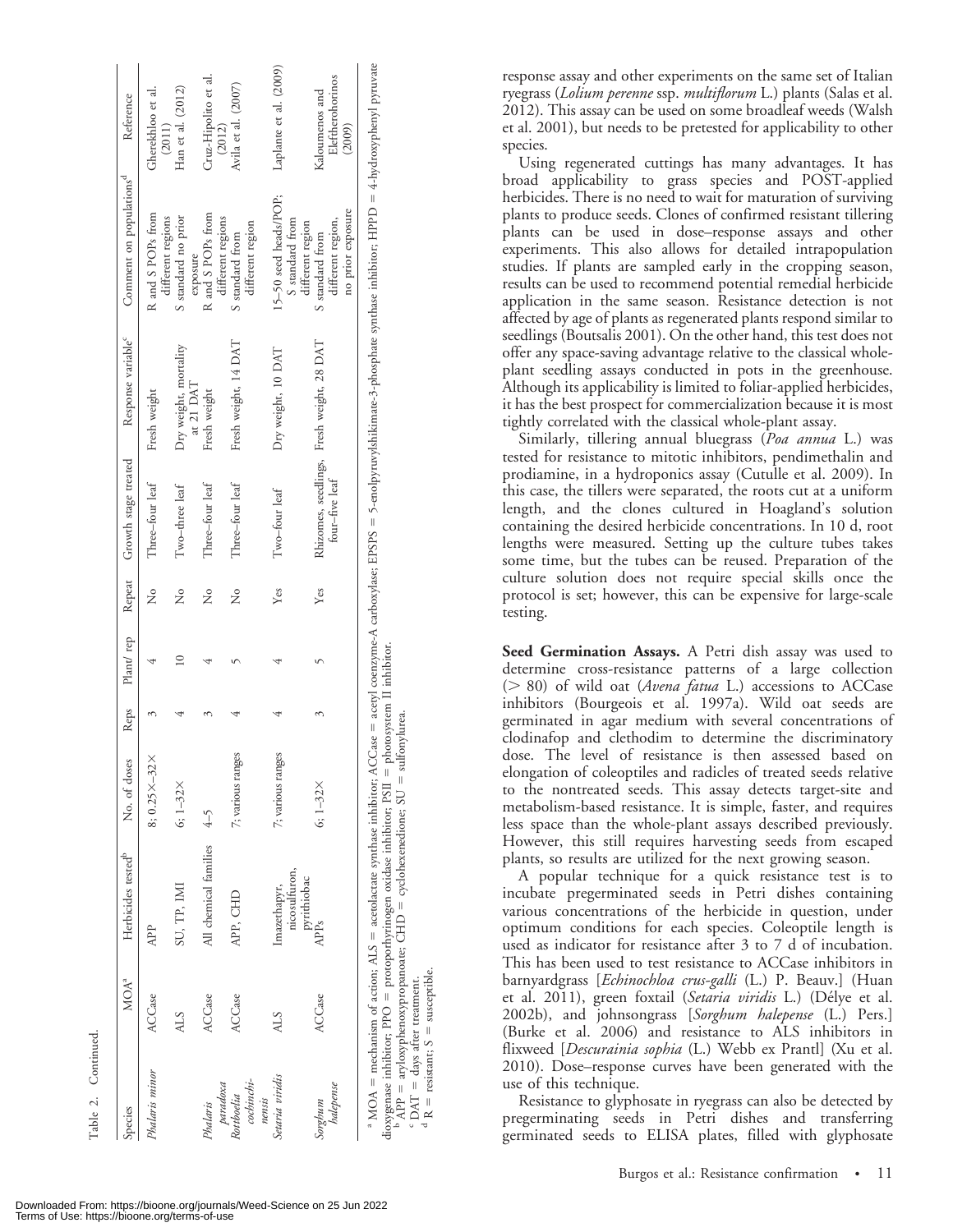

Figure 1. Various scenarios for comparing response curves and calculating the R/S at the ED50 levels. The curves in (A) are similar, (B) curves have different slopes, and (C) curves with different upper limits. The herbicide dose is on a logarithmic scale.

solution of various concentrations, incubated at 15 C for 7 d, and the coleoptile lengths measured (Ballot et al. 2009). The assay is completed in 16 d total and does not use much space or specialized equipment. Results are tightly correlated ( $\overline{R}^2$  = 0.95) with those of the classical assay. For quick resistance confirmation of multiple samples, a discriminating concentration and optimum number of seedlings to test per sample need to be determined.

A variation of the above assay is germinating seeds in pots filled with perlite medium and watering the pots daily with nutrient solution with or without herbicide (Breccia et al. 2011). Pots are placed either in the greenhouse or growth chamber under conditions favorable for the species tested. This method was developed to test sunflower (Helianthus annuus L.) resistance to imidazolinone herbicides, specifically imazapyr, at a dose range of up to  $10 \mu M$ . Seedlings are allowed to grow for up to 2 wk, after which roots and shoots are measured. This assay works with either soil- or foliar-active herbicides, but the daily watering with nutrient solution could be a deterrent for commercialization.

Agar-Based Seedling Assays. The continued quest for a simple assay that will yield information for use in the same crop growing season has ushered in the first in-season, agarbased seedling assay for testing blackgrass resistance to ACCase-, ALS-, and PSII-inhibiting herbicides in Europe (Claude et al. 2004). Field-collected seedlings are transplanted to agar plates, placed in the growth chamber or greenhouse until new roots and shoots develop, sprayed with discriminating doses of herbicides, and evaluated 14 d after treatment. The main differences between this and the Syngenta Quick whole-plant assay are the use of field-collected seedlings prior to any POST-applied herbicide and the growth medium. It still takes about 1 mo to finish the assay, but it requires less space than the whole-plant assay. The major disadvantage is it requires constant maintenance to keep the agar from desiccating over the 4-wk period. Therefore, this assay is not amenable to commercialization.

Recently, a resistance in-season quick (RISQ) test was developed to test resistance to ACCase and ALS inhibitors among grass species, including blackgrass, green foxtail, phalaris (Phalaris paradoxa L.), ryegrass, and wild oat (Avena fatua L.), in agar medium (Kaundun et al. 2011b). The herbicides tested were clodinafop–propargyl, pinoxaden, and iodo-mesosulfuron. This assay requires at least a benchtop under grow lights, Petri plates, agarose or agar, and other basic materials. One- to three-leaf seedlings are placed horizontally on the agar medium containing a discriminating dose of herbicide, with the roots in full contact with the agar. The Petri plates are then incubated at prescribed conditions for 10 to 14 d. Resistant plants develop new leaves and new roots at the discriminating dose, but S plants do not. Tests for Italian ryegrass resistance to pinoxaden in the United States consistently showed development of new roots in the R plants, but none in the S plants (Burgos et al. unpublished data). The Petri plates can be incubated under a wide range of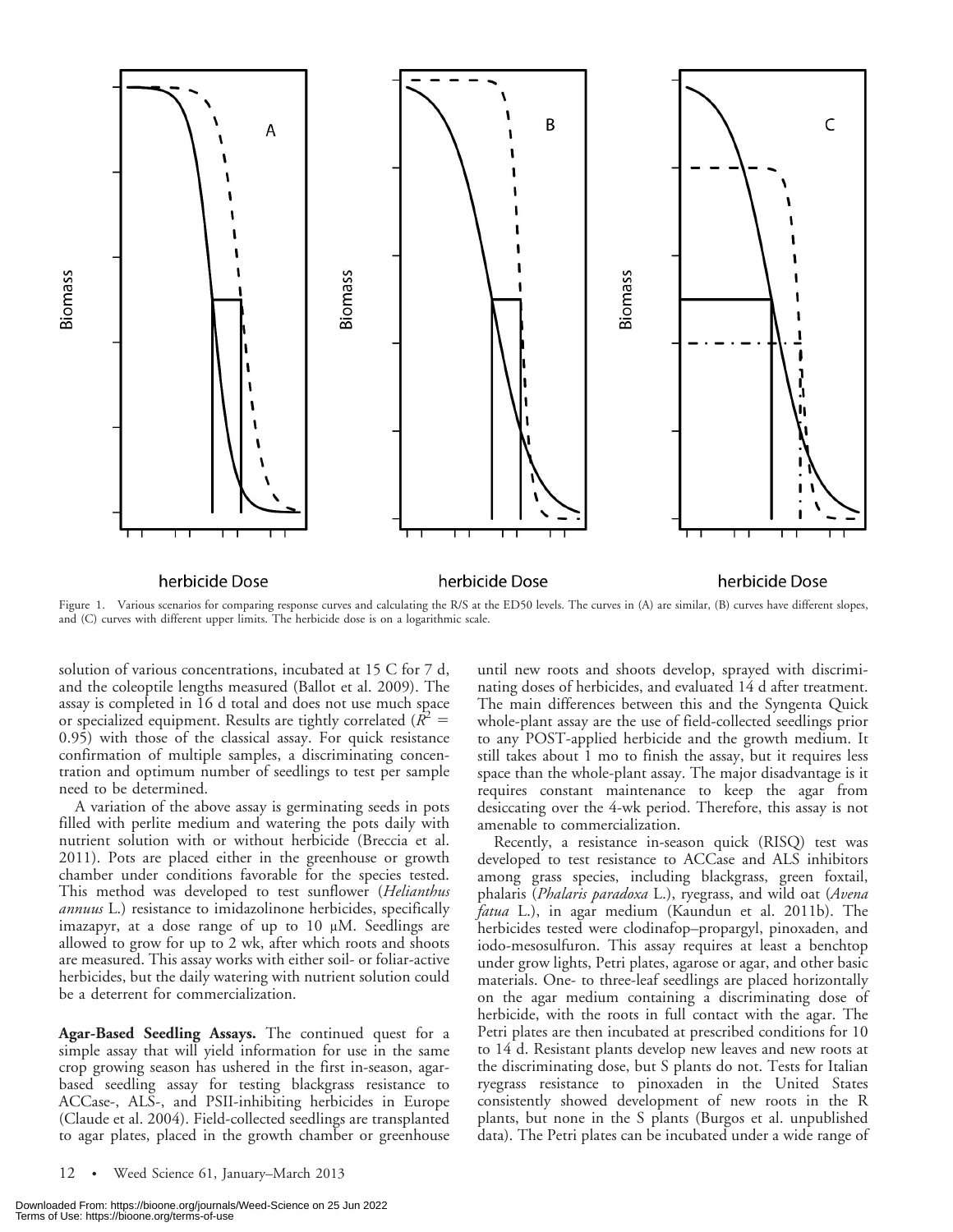

# Herbicide Dose

Herbicide Dose

Figure 2. Scenarios for the distribution of responses and the estimation of R/S with 95% confidence intervals for the very same curves, but with different distribution of responses in the resistant biotype. The herbicide dose is on a logarithmic scale.

light (50 to 180 µmol m $^{-2}$  s $^{-1}$ ) and temperature (25 to 35 C) conditions. To conserve bench space, the plates can be stacked up to five deep in the glasshouse; changing the plate placement periodically during the incubation period will minimize bias in plant response. The grower can use this information to make an in-season weed management decision. This is faster than the quick whole-plant assay described previously, offers the additional advantage of space saving, and also detects resistance regardless of mechanism. One disadvantage of this assay is that the preparation of seedlings for incubation in the agar medium is labor intensive. The RISQ assay is adaptable to several species that can be grown in agar medium for a short period of time (Kaundun et al. 2011b). As with other quick assays, it needs to be tested with other herbicides to expand its utility, including soil-active herbicides. This assay can be commercialized.

Leaf Disc Assays. Various leaf disc assays have been developed over the last 30 yr to screen weed populations for resistance to herbicides with different mechanisms of action. Leaf disc assays have the advantages of being rapid, mechanism-of-action specific, and nondestructive. The major assays that have been developed and literature citations are shown in Table 3. Although many of these leaf disc assays can be used to understand the mechanism of herbicide resistance, the assays can also be used as an initial screen for detecting R populations in the field.

One must use leaf disc assays properly. It is critical that the appropriate tissue is selected for screening and that the plants are healthy and vigorously growing. Leaf disc assays rely on living tissue. The ALS inhibitor and shikimate accumulation assays absolutely require using young, rapidly expanding

tissue. ALS and EPSPS are most active in meristematic tissues and enzyme activities decrease rapidly as leaves mature (Gerwick et al. 1993; Shaner et al. 2005). In addition, the plants need to be growing vigorously and not under any kind of stress. Stressed plants have reduced enzyme activities. In many cases the assay depends on the leaf actively photosynthesizing, so the assay needs to be done under light. Bacterial contamination is also a concern. If the discs are not excised with a sharp instrument, the crushed cells at the cut surfaces can release cytoplasm. This provides a rich broth for bacterial growth and, unless the assay is done under sterile conditions, the bacteria can interfere with the assay by giving a response that confounds the plant's response to the herbicide. If assay conditions are not met, false negatives will be rampant.

In the shikimate assay, one should always include a high concentration of glyphosate (1 to 10 mM) in the assay. All of the glyphosate-resistant populations tested to date will accumulate shikimate at very high concentrations of glyphosate (Singh and Shaner 2008). The discriminating dose will be approximately 100  $\mu$ M where the S plants will accumulate shikimate and the R plants will not.

Each new species will require some optimization of the leaf disc assay. These assays may not work for all species because of differences in metabolite accumulation, tissue type, and other factors. Each leaf disc assay has its quirks that need to be taken into consideration to interpret the results properly. It is also necessary to have a known S population to use as a standard for the assay so that one can determine if the assay is working properly.

The strength of leaf disc assays is the rapid turnover. In many cases, one can make an initial determination of resistance within 24 to 48 h. The microtiter plate assays do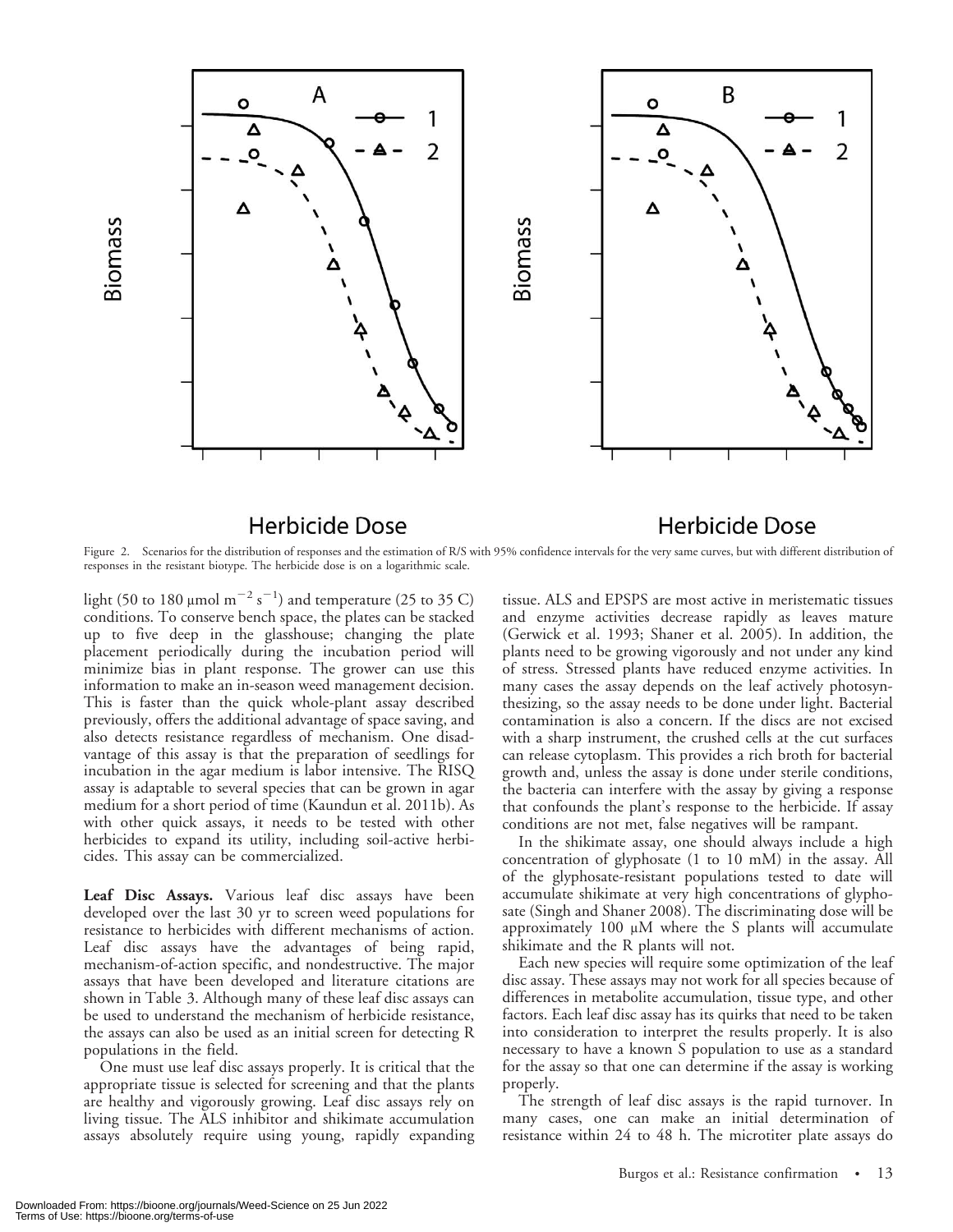| Mechanism of action <sup>a</sup><br>ALS inhibitors | Measurement                                                       |                                                       |                                                                                                   |              |                                                                                 | Response                                                                          |                                                                                           |                                                                                                                                 |
|----------------------------------------------------|-------------------------------------------------------------------|-------------------------------------------------------|---------------------------------------------------------------------------------------------------|--------------|---------------------------------------------------------------------------------|-----------------------------------------------------------------------------------|-------------------------------------------------------------------------------------------|---------------------------------------------------------------------------------------------------------------------------------|
|                                                    |                                                                   | Plant tissue                                          | Incubation conditions                                                                             | Time         | Caveats                                                                         | Susceptible                                                                       | Resistant                                                                                 | References                                                                                                                      |
|                                                    |                                                                   |                                                       |                                                                                                   | $\mathbf{r}$ |                                                                                 |                                                                                   |                                                                                           |                                                                                                                                 |
|                                                    | Accumulation of<br>acetolactate                                   | segments, flowers,<br>Leaf discs, stem<br>roots, etc. | continuous light or<br>supplement with<br>Incubate under<br>sucrose                               | $24 - 48$    | bacterial contamina-<br>of KARI inhibitor<br>tion; effectiveness<br>Tissue age, | No accumulation of<br>acetolactate                                                | Accumulation of<br>acetolactate                                                           | (1993);<br>(2003);<br>Burgos et al. (2001)<br>(2009); Kuk and<br>Burgos (2007);<br>Lamego et al.<br>Kuk et al.<br>Gerwick et al |
| EPSP synthase<br>inhibitor                         | Accumulation of<br>shikimate                                      | segments, flowers,<br>Leaf discs, stem<br>roots, etc. | continuous light or<br>supplement with<br>Incubate under<br>sucrose                               | $24 - 72$    | Tissue age                                                                      | concentrations of<br>shikimate at low<br>Accumulation of<br>glyphosate            | No accumulation of<br>shikimate except<br>concentrations<br>of glyphosate<br>at very high | Cromartie and Polge<br>(2000); Koger et al.<br>Shaner et al. (2005);<br>(2005)                                                  |
| PS I inhibitors                                    | Chlorophyll fluorescence                                          | Green leaf tissue                                     | continuous light<br>Incubate under                                                                | $6 - 24$     |                                                                                 | High fluores-<br>cence                                                            | Low fluorescence                                                                          | Fuerst et al. (1985);<br>Lehoczki et al.<br>(1992)                                                                              |
| PS II inhibitors                                   | Floating leaf discs                                               | Green leaf tissue                                     | continuous light<br>Incubate under                                                                | 24           |                                                                                 | Leaf discs sink                                                                   | Leaf discs float                                                                          | Truelove et al. (1974);<br>Hensley, (1981)                                                                                      |
|                                                    | Chlorophyll fluorescence                                          | Green leaf tissue                                     | continuous light<br>Incubate under                                                                | 24           |                                                                                 | Low fluores-<br>cence                                                             | High fluorescence                                                                         | Ahrens et al. (1981);<br>Korres et al. (2003);<br>Norsworthy et al.<br>Gronwald, (1994);<br>(1999)                              |
| Chlorophyll                                        | fluorescence, for<br>resistance to<br>detection of<br>triazinones | leaves per plant)<br>Green, intact<br>leaf (three     | then dark adaptation<br>herbicide solution,<br>natural light in<br>Incubate under<br>for $30$ min | 4            | reference population<br>First, validate the<br>protocol with                    | PS yield relative to<br>check $<$ 90%<br>nontreated                               | PS yield relative to<br>check $\geq 90\%$<br>nontreated                                   | Mechant et al. (2010)                                                                                                           |
| Cell mem-                                          | brane leakage                                                     | Green leaf tissue                                     | continuous light<br>with paraquat<br>Incubate under                                               | 16           |                                                                                 | Leaf discs do not<br>bleach                                                       | Leaf discs bleach                                                                         | D. Shaner (unpublished<br>data)                                                                                                 |
| Cell mem-<br>PPO inhibitors                        | brane leakage                                                     | Green leaf tissue                                     | Incubate in darkness<br>and then light                                                            | 16           |                                                                                 | bleach when moved<br>electrolyte leakage.<br>Leaf discs rapidly<br>to light. High | electrolyte leakage.<br>Leaf discs do not<br>bleach rapidly<br>and limited                | (1989); Falk et al.<br>Becerril and Duke<br>(2006)                                                                              |
| ACCase inhibitors                                  | Pollen germination                                                | Viable pollen                                         |                                                                                                   | $48 - 72$    | germinate on agar<br>Pollen that will                                           | No pollen germination Pollen germination                                          |                                                                                           | Letouze and Gasquez,<br>(2000)                                                                                                  |
| Multiple MOAs                                      | Seed germination                                                  | Seed                                                  | Incubate on agar with<br>herbicide                                                                | 72-144       | Viable seed source                                                              | No germination                                                                    | Germination                                                                               | Bourgeois et al. (1997b)                                                                                                        |

° MOA = mechanism of action; ALS = acetolactate synthase inhibitor; ACCase = acetyl coenzyme-A carboxylase; EPSP = 5-enolpyruvylshikimate-3-phosphate synthase inhibitor; HPPD = 4-hydroxyphenyl pyruvate<br>dioxygenase inhibit MOA 5 mechanism of action; ALS 5 acetolactate synthase inhibitor; ACCase 5 acetyl coenzyme-A carboxylase; EPSP 5 5-enolpyruvylshikimate-3-phosphate synthase inhibitor; HPPD 5 4-hydroxyphenyl pyruvate dioxygenase inhibitor; PPO 5 protoporhyrinogen oxidase inhibitor; PSI 5 photosystem I inhibitor; PSII 5 photosystem II inhibitor.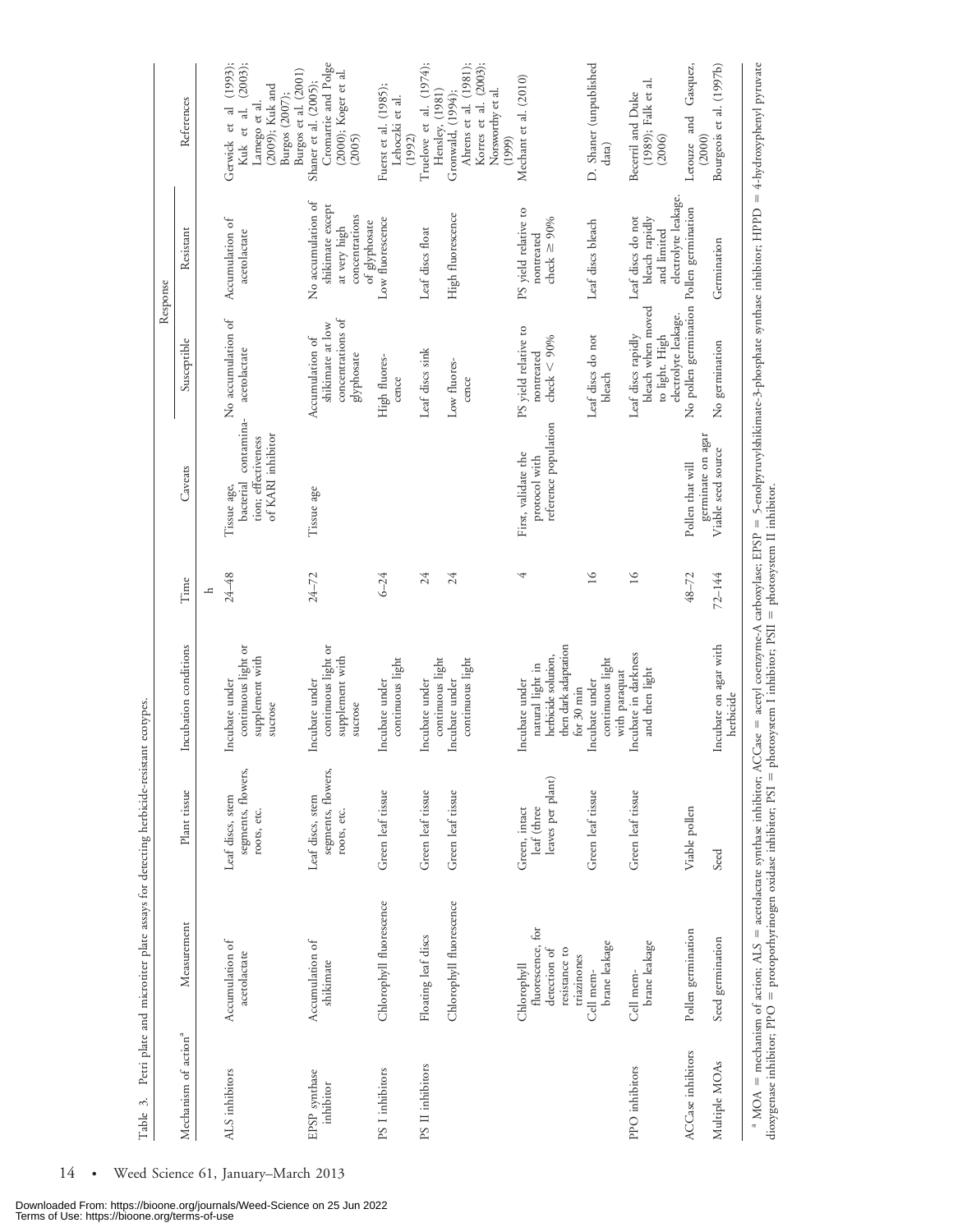Table 4. Molecular polymorphisms identified in weeds and generally accepted as conferring herbicide resistance.

| Target site  | Polymorphism(s)                                                                                                                                                                                        | Reference(s)                                                                               |
|--------------|--------------------------------------------------------------------------------------------------------------------------------------------------------------------------------------------------------|--------------------------------------------------------------------------------------------|
| D1 protein   | Val <sub>219</sub> Ile, Ala <sub>251</sub> Val, Phe <sub>255</sub> Ile, Ser <sub>264</sub> Gly/Thr, Asn <sub>266</sub> Thr                                                                             | Powles and Yu (2010)                                                                       |
| ALS          | Ala <sub>122</sub> Thr/Tyr/Val, Pro <sub>197</sub> xxx, <sup>a</sup> Ala <sub>205</sub> Val, Asp <sub>376</sub> Glu, Arg <sub>377</sub> His, Trp <sub>574</sub> Leu,<br>$Ser653Thr/Asn/Ile, Gly654Asp$ | Tranel et al. (2012); Tranel and Wright (2002)                                             |
| ACCase       | $I$ le <sub>1781</sub> Leu/Val, Trp <sub>1999</sub> Cys, Trp <sub>2027</sub> Cys, $I$ le <sub>2041</sub> Asn/Val, Asp <sub>2078</sub> Gly,<br>$Cys2088Arg, Gly2096Ala$                                 | Collavo et al. (2011); Délye (2005); Powles and Yu<br>(2010)                               |
| <b>EPSPS</b> | Pro <sub>106</sub> Ser/Thr/Ala/Leu, EPSPS amplification                                                                                                                                                | Gaines et al. (2010); Kaundun et al. (2011a); Powles and<br>Yu (2010); Salas et al. (2012) |
| Tubulin      | Leu <sub>136</sub> Phe, Thr <sub>239</sub> Ile, Met <sub>268</sub> Thr                                                                                                                                 | Powles and Yu (2010)                                                                       |
| <b>PPO</b>   | $\mathrm{Gly}_{210}$ deletion                                                                                                                                                                          | Patzoldt et al. (2006)                                                                     |
| <b>PDS</b>   | $Arg_{304}Ser/Cys/His$                                                                                                                                                                                 | Michel et al. (2004)                                                                       |

<sup>a</sup> At least nine different amino acid substitutions of  $Pro_{197}$  have been reported to confer resistance.

not require much space or material and can be done relatively inexpensively. However, leaf disc assays can be very labor intensive. The tester needs a certain level of skill and experience to know which tissue will be best and how to avoid some of the potential problems with the assay, such as bacterial contamination. Although these types of assays have been used to screen populations in the field (Hanson et al. 2009), the interpretation of results need to be done very cautiously. These types of assays are good for initial screening, which allows immediate feedback to the grower. However, a follow-up with more robust assay is needed to determine the scope of resistance within a weed population accurately. Another weakness of a leaf disc assay is that it needs to be optimized for each new weed species. This requires time and patience by the tester. These assays are not definitive enough to be used as the only method to identify a resistant population. Leaf disc assays should be part of a system that includes whole-plant screening to confirm resistance.

Pollen Germination Test. This assay uses pollen germinated in agar medium containing the desired herbicide concentration (Letouzé and Gasquez, 2000). Resistance is determined by evaluating pollen germination under a microscope wherein  $> 50\%$  germination is expected of the R biotypes and  $<$  10% germination for the S biotypes. The test is fast (Table 3), but detects only target-site–based resistance and is severely limited by the difficulty of germinating pollen. This is not commercially viable and has very limited applicability.

DNA-Based Assays for Weed Resistance to Herbicides. Now that many cases of weed resistance have been elucidated at the DNA level, it is becoming increasingly common for DNA-based tests to be used in resistance detection. The primary advantage of DNA-based tests over other methods is their speed; a typical herbicide-resistance test based on the polymerase chain reaction (PCR) can provide a yes/no answer within a day. Furthermore, they typically can be easily scaled for high-throughput analysis, allowing a single lab to run hundreds of samples a day with minimal space requirements.

Despite these advantages, DNA-based tests have some major disadvantages that one must consider before using them. Firstly, they are obviously limited to only those resistances in which the mechanism has been elucidated at the DNA level. Thus, DNA assays currently are limited to diagnosing only target-site–based resistance and for only the following herbicide targets: D1 protein, ALS, tubulin, ACCase, EPSPS, phytoene desaturase (PDS), and PPO (Table 4). Second, because they test for a specific mechanism, one must be very careful in interpreting a negative test result: false negatives will occur any time a plant is resistant, but by a different mechanism (e.g., enhanced herbicide detoxification or a different target-site mutation) than that for which the test is designed. False-positive results are less likely, but also may occur as a result of, e.g., DNA contamination, PCR artifacts, or the presence of a nonfunctional or pseudogene carrying the mutation. One should also keep in mind that, even if a particular mutation is responsible for resistance in a given biotype, there is no guarantee that that is the only resistance mechanism present (Kaundun et al. 2011a). If one is only interested in a yes/no confirmation of resistance, then the presence of additional mechanisms is irrelevant. However, the presence of more than one resistance mechanism within a plant or population could impact, for example, the cross resistance or multiple resistance profile to other herbicides. Third, DNA tests typically must be designed and optimized for each resistance mutation/species combination. However, recent efforts have developed universal DNA tests for some herbicide resistances (see below).

DNA Sequencing. Nearly all known mutations conferring herbicide resistance in weeds are single nucleotide polymorphisms (SNPs) that result in the substitution of one amino acid for another (Table 4). One way to detect such a polymorphism is to sequence the gene of interest. Identification of an inferred amino acid change previously demonstrated to confer resistance can be taken as strong confirmation that the biotype is indeed resistant. In addition to mutations shown in Table 4, other mutations suspected or known to confer herbicide resistance have been identified via intentional selection (i.e., they did not evolve in field weed populations) in plant and/or nonplant organisms. For example, many more resistance-conferring ALS mutations are known than the ones that have thus far been identified in weeds (Tranel and Wright 2002). The patent literature also is a source of mutations conferring herbicide resistance that may or may not have yet been identified in weeds. For example, although target-site resistance to 4-hyroxyphenylpyruvate dioxygenase (HPPD) inhibitors has not yet been documented in weeds, HPPD mutations that confer resistance have been identified (Boudec et al. 2001; Busch et al. 2011).

If, after DNA sequencing, the only amino acid polymorphism(s) (relative to a sensitive biotype) identified is different from those previously demonstrated to confer resistance, then further research is needed to verify the significance of the polymorphism. Such research might entail overexpressing and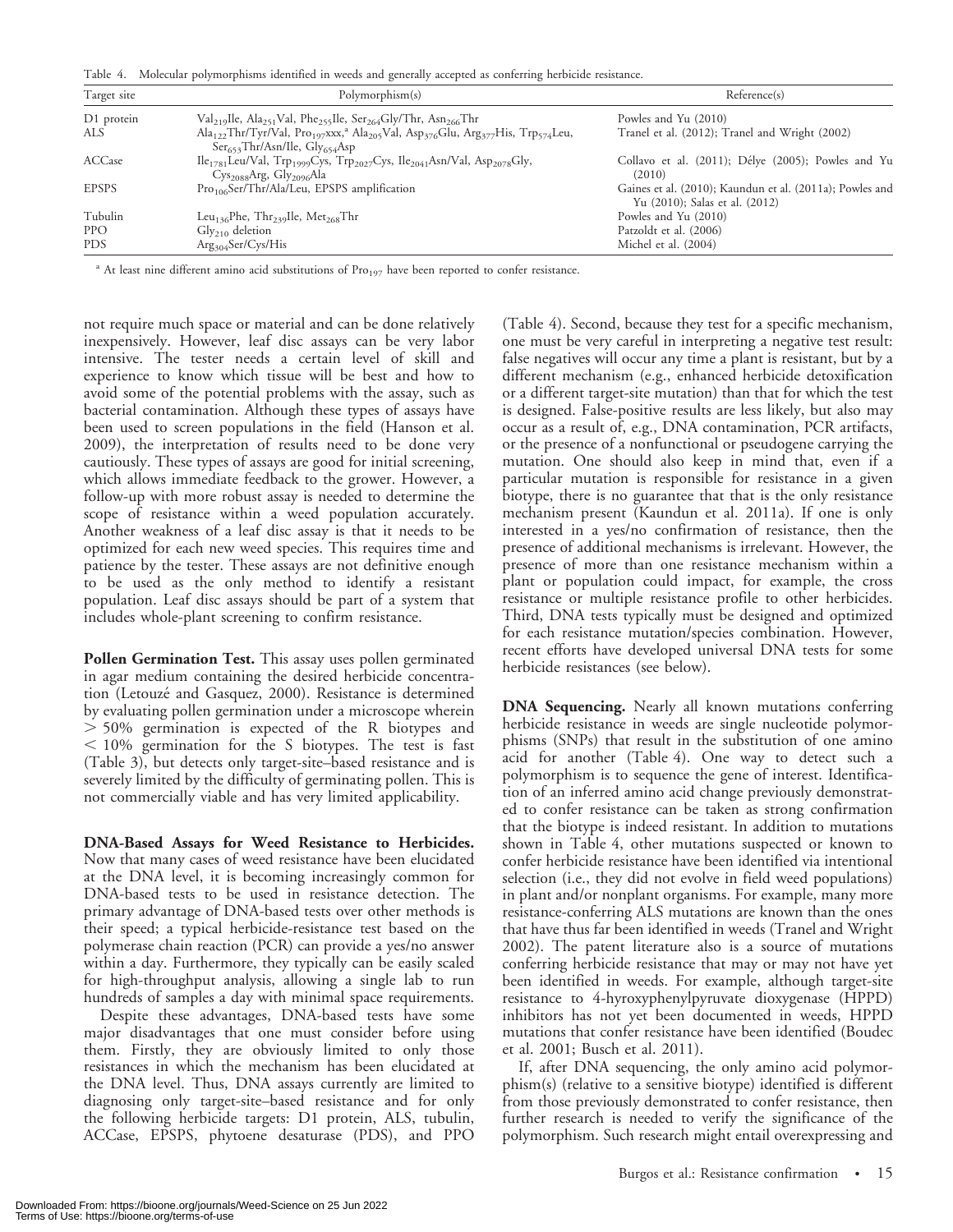purifying variants of the enzyme with and without the suspect mutation, and comparing enzyme activities in the presence of herbicide, as was done when PDS mutations were first identified (Michel et al. 2004). Alternatively, one could compare herbicide sensitivity among organisms bearing transgenes that differ only in the presence/absence of the suspect polymorphism. For example, Whaley et al. (2007) utilized this approach with the easily transformed model plant Arabidopsis thaliana to demonstrate that the Asp $_{376}$ Glu ALS mutation identified in smooth pigweed (Amaranthus hybridus L.) was sufficient to confer resistance. In some cases, even more facile transgenic systems that rely on nonplant organisms (such as bacteria or yeast) have been utilized. For example, Baerson et al. (2002) and Patzoldt et al. (2006) used Escherichia coli mutants (which were deficient for EPSPS and PPO, respectively) to confirm target-site mutations suspected of conferring resistance to either glyphosate or PPO inhibitors.

SNP Assays. Although DNA sequencing can be used for herbicide-resistance diagnosis as just described, less expensive and faster assays are often desired. These assays focus on specific SNPs already demonstrated to confer resistance. For herbicide-resistance diagnosis, the most commonly used SNP assays utilize either restriction fragment-length polymorphism after PCR (PCR-RFLP) or PCR amplification of specific alleles (PASA; also commonly called allele-specific PCR or ASPCR) (Corbett and Tardif 2006).

The RFLP method utilizes a PCR step to amplify a region of the gene containing the SNP, followed by a restriction digest step, in which the PCR product is or is not digested, depending on what nucleotide is present at the SNP site. Gel electrophoresis is then used to visualize the lengths of the resulting DNA fragments and thereby determine if the PCR product was digested. The PCR-RFLP technique has been used widely in herbicide-resistance research. For example, it has been used to detect resistance mutations in ALS for at least a couple of decades (Guttieri et al. 1992). Two primary advantages of this approach include: (1) it yields a codominant marker and, thus, heterozygous and homozygous individuals can be identified; and (2) it generally is more robust than PASA (see below), because the diagnostic step (the restriction digest) occurs after the PCR reaction.

If the SNP conferring resistance does not result in the gain or loss of a restriction site, a variation of a PCR-RFLP marker, called a derived cleaved amplified polymorphic sequence (dCAPS) marker, potentially can be used (Neff et al. 1998). In this case, one of the PCR primers is designed such that it anneals adjacent to the SNP site and introduces one or more mutations, thereby creating a new restriction site that discriminates at the SNP site (Figure 3). Computer software is available to assist in designing primers for dCAPS markers (Neff et al. 2002).

PASA is an alternative approach to identify SNPs and is not dependent on the presence of a natural or derived RFLP. In this approach, one of the primers is designed to anneal only to the wild type or only to the resistance allele. Thus, the presence or absence of a PCR product is diagnostic for the SNP. Typically, the primer is made selective by a single nucleotide mismatch (corresponding to the SNP) at its  $3'$  end. Greater selectivity (i.e., better discrimination between wild type and resistance alleles) sometimes can be achieved by



Figure 3. Example of the dCAPS technique. The reverse PCR primer was designed to anneal adjacent to the SNP of interest (A or C), and introduced a mutation (C) that resulted in the creation of an Nsi I restriction site (boxed) for the wild type allele (Panel A). For the resistance allele (Panel B), an Nsi I restriction site is not introduced. Thus, the final DNA products after digestion differ between the wild type and resistance alleles by about the length of the reverse primer and can be distinguished by gel electrophoresis. This example was taken from Kaundun and Windass (2006), who utilized it to detect resistanceconferring mutations at Ile<sub>1781</sub> of ACCase.

adding to the primer another nucleotide mismatch adjacent to or near its 3' end. Guidelines for designing primers that will be allele specific are available (Kwok et al. 1990; Pettersson et al. 2003). A disadvantage of the PASA approach is that the diagnostic step occurs during the PCR reaction, the robustness of which is influenced by quality and quantity of the DNA template. Thus, two non–allele-specific primers are often used in the PCR to generate a product that serves as a positive control for the reaction (Corbett and Tardif 2006). Additionally, a single PASA marker is not codominant. Thus, two separate PASAs (one each with a primer specific for the wild type or mutant allele) were utilized to detect, for example, plants that were homozygous or heterozygous for the  $Trp_{574}$ Leu ALS mutation (Zheng et al. 2005). Délye et al. (2002a) utilized a similar approach for detection of  $Ile<sub>1781</sub>Leu$ ACCase mutation, but combined bidirectional allele-specific primers, which resulted in different-sized amplicons, in a single reaction. The combination of different allele-specific primers in a single reaction also can be used to enable simultaneous detection of different resistance mutations. For example, Corbett and Tardif (2008) developed such a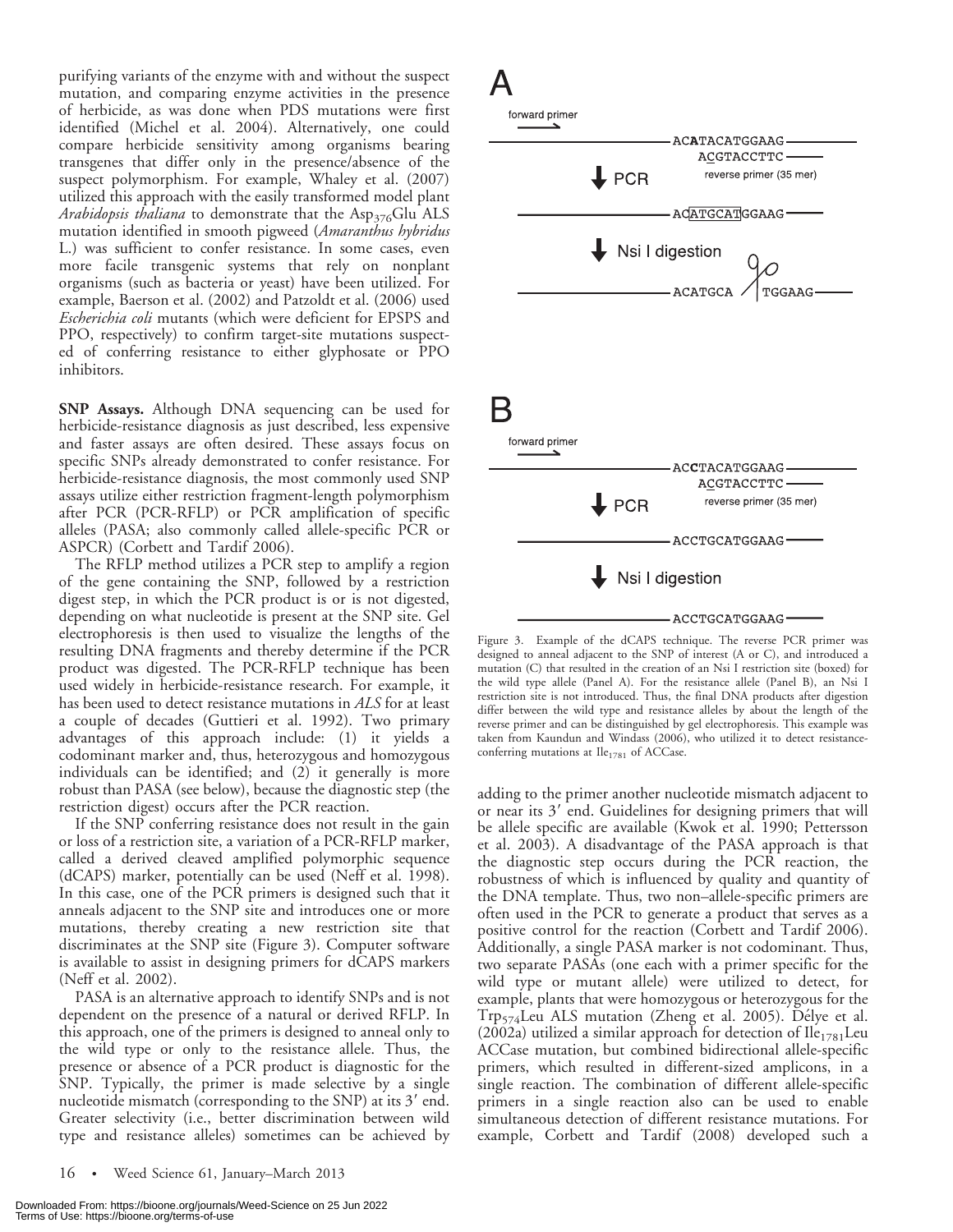|  |  |  |  | Table 5. General process flow for testing herbicide-resistant weeds. |  |
|--|--|--|--|----------------------------------------------------------------------|--|
|  |  |  |  |                                                                      |  |

| Step | Description                                                                      | Comment                                                                                                                                                                                                                                                                                                                                                                                                                           |
|------|----------------------------------------------------------------------------------|-----------------------------------------------------------------------------------------------------------------------------------------------------------------------------------------------------------------------------------------------------------------------------------------------------------------------------------------------------------------------------------------------------------------------------------|
| 1a   | Investigating a suspect field for resistance problem<br>Conducting field surveys | Look for telltale signs of an evolving resistant population (Burgos et al. 2006; Moss 1999)<br>Structured surveys and field sampling are needed to determine resistance spread, frequency of<br>resistance, or species distribution across a landscape. Considerations: Geographical coverage,<br>biology of target species; survey information to collect—field sampling structure, number of<br>fields to sample, time of year. |
| 2    | Collecting plant or seed samples                                                 | In general, one bulk seed sample is collected per field. Detailed information about resistance<br>frequency or intrapopulation diversity will require separate plant samples per field.<br>Considerations: Biology of target species, representation of field population, quantity and<br>quality of seeds, quantity of separate plants to sample, sampling pattern.                                                              |
| 3    | Seed storage                                                                     | Avoid conditions that will induce secondary seed dormancy or cause loss of seed viability.<br>Considerations: Transport conditions from the field to the laboratory, drying conditions,<br>preassay storage conditions.                                                                                                                                                                                                           |
| 4    | Pregermination                                                                   | To obtain uniform-size plants for testing, seeds may need to be pregerminated, then transplanted.<br>Considerations: Seed dormancy-breaking treatments may eliminate the need for pregermination,<br>hasten germination, and improve the uniformity of germination.                                                                                                                                                               |
| 5    | Choice of assay and designing the experiment                                     | Depending on the objective and the number of samples to test, one can use either whole plants,<br>seeds, leaf discs, molecular techniques, or any combinations of these. New investigators should<br>consult a statistician. Considerations: Facility, equipment, or instrumentation needs of the assay;<br>level of technical skills required; cost of materials; labor requirement; assay duration.                             |
| 6    | Choice of standard populations                                                   | A susceptible (S) standard must be included in every assay. Considerations: If possible, use a<br>population with no prior exposure or minimal exposure to the herbicide; S standard from the<br>same region as putative R population, but the same standard for large-scale tests; multiple S<br>populations to represent the average species response.                                                                          |
|      | Data analysis and interpretation of results                                      | New investigators should consult a statistician. Considerations: Resistance level could be definite or<br>just hovering around the recommended field dose, which signals a brewing problem (Moss<br>1999). Molecular-based tests and some quick tests need careful interpretation.                                                                                                                                                |

multiplex PASA assay that enabled detection of four different ALS resistance mutations from a single PCR.

DNA-based approaches also have been used to detect DNA changes other than SNPs that confer herbicide resistance. Resistance to PPO-inhibiting herbicides in waterhemp was conferred not by an SNP in the target-site gene, but rather by a codon deletion (Patzoldt et al. 2006). A PASA marker was developed for the detection of this mutation (Lee et al. 2008). In Palmer amaranth, resistance to glyphosate is due to severalfold amplification of the EPSPS gene (Gaines et al. 2010). A quantitative PCR (qPCR) assay was thus developed that enabled quantification of EPSPS gene copy levels relative to a control gene. Subsequently, Tranel et al. (2011) used this same approach, qPCR of the EPSPS gene, to screen waterhemp samples for resistance to glyphosate.

For high-throughput analysis, herbicide-resistance SNP assays can be developed that take advantage of real-time PCR (RT-PCR) systems (Giancola et al. 2006; Kaundun et al. 2006; Warwick et al. 2008). An RT-PCR assay utilizes fluorescence-based detection of the PCR product as it is produced, thereby eliminating the labor-intensive and timeconsuming step of gel electrophoresis for PCR product detection. In addition to facilitating analysis of numerous individual samples, a high-throughput approach can be utilized to determine the frequency of resistance alleles in pooled samples. For example, Kaundun et al. (2006) developed a RT-qPCR assay capable of detecting one resistant (heterozygous) individual among 1,000 plants.

Towards facilitating the use of DNA-based assays as routine screening tools for herbicide resistance, Délye et al. (2011) recently reported dCAPs markers that should be widely applicable for the detection of target-site–based resistance to ACCase and ALS inhibitors in grass weeds. This suite of nine dCAPS markers was ingeniously designed to be universal both in terms of working across multiple grass species and in revealing the presence of a resistance allele regardless of the particular amino acid substitution. Consequently, dCAPs markers now exist that can be used in grass species for all currently known ACCase and two of the most common ALS mutations found in these species.

#### Summary

Weed science practitioners are inadvertently confronted with the need to test for known cases of resistance or evaluate new cases of resistance involving a different mechanism of action or different species. A steady flow of scientific publications and educational materials in print and electronic media had significantly increased resistance awareness and our knowledge about resistance testing approaches. As we continue to learn about the various aspects of weed resistance, we also continue to refine and diversify the techniques for surveying, sampling, and testing for weed resistance. Proper field surveys, plant or seed sampling, seed storage, choice of assays, use of reference populations, and analysis of test results are critical for planning resistance management actions or mitigation strategies. The general steps for resistance testing are the same (Table 5); however, details of each step vary depending on several factors, primarily the herbicide mode of action, weed species, timing of application, and the test objectives. There is no general consensus about sample size of plants to represent a population. Thus, we recommend a large sample size (20 to 40 mother plants) for self-pollinated species and small sample size (5 to 10 mother plants) for crosspollinated species. The number of offspring tested per population varies widely. A large number is needed to detect rare events, but one should consult a statistician to determine the minimum number to test for resistance screening. Resistance confirmation is done either with a range of doses or a single, commercial dose for whole-plant assay, or a discriminating dose for soil-less assay. To estimate resistance levels, a wide range of doses should be used. It is generally accepted that large-scale resistance testing can be done with a discriminating dose involving either seedlings or seeds, or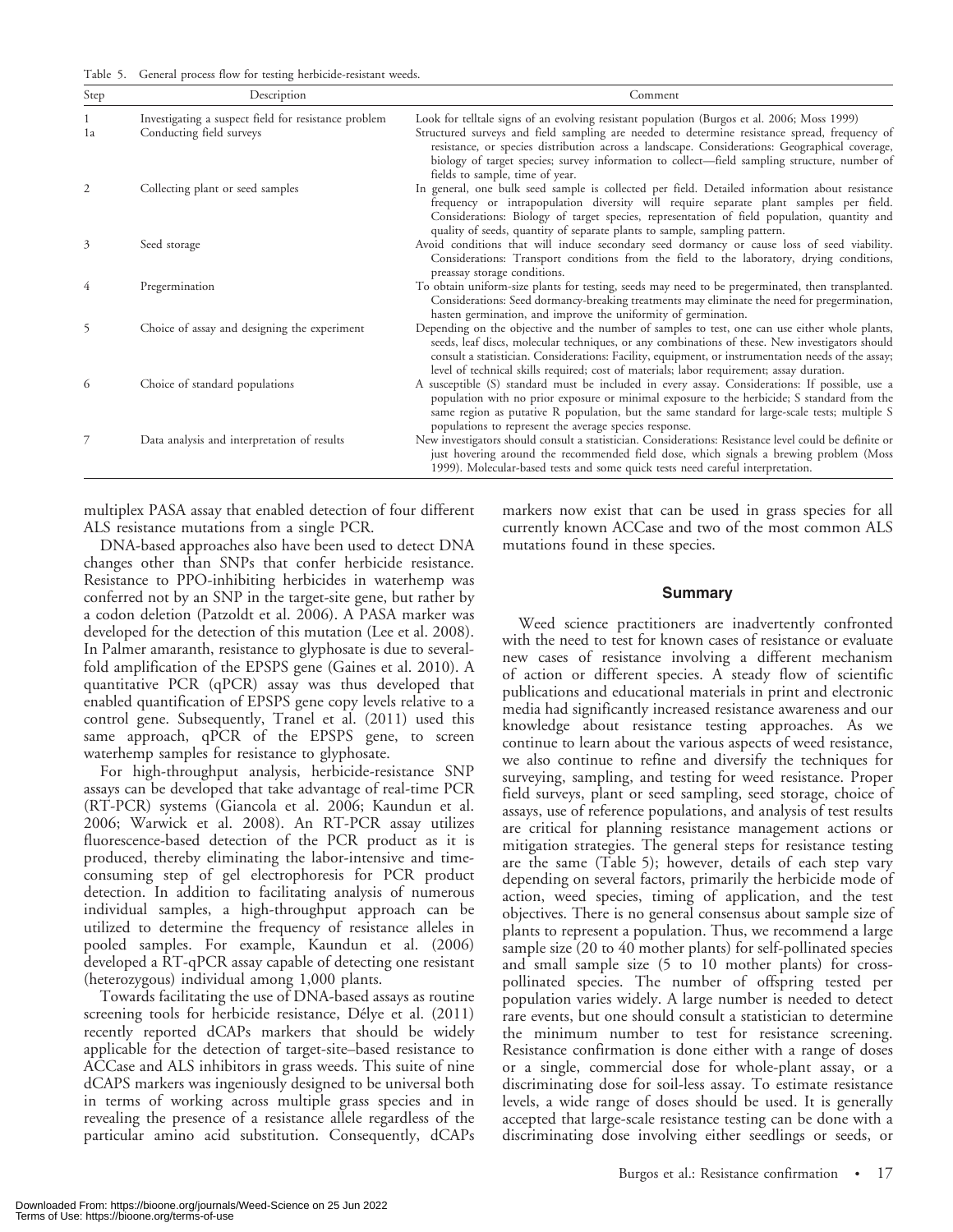using high-throughput DNA-based assays as appropriate. Whole-plant assays generate results that are closest to plant response in the field and are independent of mode of action. Results of quick assays are rarely compared with those of pot assays. In fact, soilless assays should be compared with pot assays to validate the reliability of the assay. Only resistance categories (high, intermediate, low) translate from soilless assays to the field. Discriminating doses in Petri plate assays are much lower than field recommendations. Many quick assays are specific to the mode of action or weed species; DNA-based assays are target-site specific. Thus, choosing the appropriate assay is critical. Reliability, efficiency, and cost of the assay are major considerations for commercialization; only few of the published protocols are used on a commercial scale. Some commercial resistance testing facilities are operating in Australia, Canada, the United States, and the United Kingdom, as surveyed by the Herbicide Resistance Action Committee (HRAC, 2012). Most growers rely on free testing services offered by academic, extension service, or public research institutions.

### Literature Cited

- Abdallah, I., A. J. Fischer, C. L. Elmore, M. E. Saltveit, and M. Zaki. 2006. Mechanism of resistance to quinclorac in smooth crabgrass (Digitaria ischaemum). Pestic. Biochem. Physiol. 84:38–48.
- Ahrens, W. H., C. J. Arntzen, and E. W. Stoller. 1981. Chlorophyll fluorescence assay for determination of triazine resistance. Weed Sci. 29:316–322.
- Avila, W., A. Bolaños, and B. E. Valverde. 2007. Characterization of the crossresistance mechanism to herbicides inhibiting acetyl coenzyme-A carboxylase in itchgrass (Rottboelia cochinchinensis) biotypes from Bolivia. Crop Prot. 26:342–348.
- Baerson, S. R., D. J. Rodriguez, M. Tran, Y. Feng, N. A. Biest, and G. R. Dill. 2002. Glyphosate-resistant goosegrass. Identification of a mutation in the target enzyme 5-enolypyruvylshikimate-3-phosphate synthase. Plant Physiol. 129:1265–1275.
- Ballot, R., G. Deschomets, and C. Gauvrit. 2009. A quick test for glyphosate resistance in ryegrass. 13th Int. Colloquium on Weed Biol. pp. 1–8.
- Baumgartner, J. R., K. Al-Khatib, and R. S. Currie. 1999. Survey of common sunflower (Helianthus annuus) resistance to imazethapyr and chlorimuron in northeast Kansas. Weed Technol. 13:510–514.
- Becerril, J. M. and S. O. Duke. 1989. Protoporphyrin IX content correlates with activity of photobleaching herbicides. Plant Physiol. 90:1175–1181.
- Beckie, H. J., I. M. Heap, R. J. Smeda, and L. M. Hall. 2000. Screening for herbicide resistance in weeds. Weed Technol. 14:428–445.
- Beckie, H. J., A. G. Thomas, and A. Légère. 1999. Nature, occurrence, and cost of herbicide-resistant green foxtail (Setaria viridis) across Saskatchewan ecoregions. Weed Technol. 13:626–631.
- Beckie, H. J., A. G. Thomas, and F. C. Stevenson. 2001. Survey of herbicideresistant wild oat (Avena fatua) in two townships in Saskatchewan. Can. J. Plant Sci. 82:463–471.
- Boudec, P., M. Rodgers, F. Dumas, A. Sailland, and H. Bourdon. 2001. Mutated hydroxyphenylpyruvate dioxygenase, DNA sequence and isolation of plants which contain such a gene and which are tolerant to herbicides. U.S. Patent 6,245,968.
- Bourgeois, L., N. C. Kenkel, and I. N. Morrison. 1997a. Characterization of cross-resistance patterns in acetyl-CoA carboxylase inhibitor resistant wild oat (Avena fatua). Weed Sci. 45:750–755.
- Bourgeois, L. and I. N. Morrison. 1997a. Mapping risk areas for resistance to ACCase inhibitor herbicides in Manitoba. Can. J. Plant Sci. 77:173–179.
- Bourgeois, L. and I. N. Morrison. 1997b. A survey of ACCase inhibitor resistant wild oat in a high risk township in Manitoba. Can. J. Plant Sci. 77:703–708.
- Bourgeois, L., I. N. Morrison, and D. Kelner. 1997b. Field and producer survey of ACCase resistant wild oat in Manitoba. Can. J. Plant Sci. 77:709–715.
- Boutsalis, P. 2001. Syngenta quick-test: A rapid whole-plant test for herbicide resistance. Weed Technol. 15:257–263.
- Breccia, G., T. Vega, G. Nestares, M. L. Mayor, R. Zorzoli, and L. Picardi. 2011. Rapid test for detection of imidazolinone resistance in sunflower (Helianthus annuus L.). Plant Breed. 130:109–113.
- Burgos, N. R., S. Culpepper, P. Dotray, J. A. Kendig, J. Wilcut, and R. Nichols. 2006. Managing herbicide resistance in cotton cropping systems. Cotton Inc.

Tech. Bull. for the southern US. http://www.cottoninc.com/fiber/Agricultur alDisciplines/Weed-Management/Herbicide-Resistance-Cotton-Cropping-Systems/Managing-Herbicide-Resistance.pdf. Accessed: July 30, 2012.

- Burgos, N. R., Y. I. Kuk, and R. E. Talbert. 2001. Amaranthus palmeri resistance and differential tolerance of A. palmeri and A. hybridus to ALS inhibitor herbicides. Pest Manag. Sci. 57:449-457.
- Burke, I. C., W. E. Thomas, J. D. Burton, J. F. Spears, and J. W. Wilcut. 2006. A seedling assay to screen aryloxyphenoxypropionic acid and cyclohexanedione resistance in johnsongrass (Sorghum halepense). Weed Technol. 20:950–955.
- Busch, M., K. Fischer, B. Laber, and A. Sailland. 2011. New mutated hydroxyphenylpyruvate dioxygenase, DNA sequence and isolation of plants which are tolerant to HPPD inhibitor herbicides. U.S. Patent Application 20110039706.
- Busi, R. and S. Powles. 2009. Evolution of glyphosate resistance in a Lolium rigidum population by glyphosate selection at sublethal doses. Heredity 103:318–325.
- Claude, J.-P., A. Didier, P. Favier, and P. P. Thalinger. 2004. Epidemiological study of blackgrass (Alopecurus myosoroides Huds.) herbicide resistance in cereal crops through the analysis of a European database. In: Proc. of the XII Colloque International sur la Biologie des Mauvaises Herbes, Paris., Pp. 567–574.
- Collavo, A., S. Panozzo, G. Lucchesi, L. Scarabel, and M. Sattin. 2011. Characterization and management of Phalaris paradoxa resistant to ACCaseinhibitors. Crop Prot. 30:293–299.
- Corbett, C. L. and F. J. Tardif. 2006. Detection of resistance to acetolactate synthase inhibitors in weeds with emphasis on DNA-based techniques: a review. Pest Manag. Sci. 62:584–597.
- Corbett, C. L. and F. J. Tardif. 2008. Detection of resistance to acetohydroxyacid synthase inhibitors in Amaranthus sp. using DNA polymorphisms. Pestic. Biochem. Physiol. 92:48–55.
- Cromartie, T. H. and N. D. Polge. 2000. An improved assay for shikimic acid and its use as a monitor for the activity of sulfosate. Proc. Weed Sci. Soc. Am.  $40.291$ .
- Cruz-Hipolito, H., J. A. Dominguez-Valenzuela, M. D. Osuna, and R. de Prado. 2012. Resistance mechanism to acetyl coenzyme A carboxylase inhibiting herbicides in Phalaris paradoxa collected in Mexican wheat fields. Plant Soil 355:121–130.
- Cruz-Hipolito, H., M. D. Osuna, J. A. Dominguez-Valenzuela, N. Espinoza, and R. de Prado. 2011. Mechanism of resistance to ACCase-inhibiting herbicides in wild oat (Avena fatua) from Latin America. J. Agric. Food Chem. 59: 7261–7267.
- Cutulle, M. A., J. S. McElroy, R. W. Millwood, J. C. Sorochan, and C. Neal Stewart, Jr. 2009. Selection of bioassay method influences detection of annual bluegrass resistance to mitotic-inhibiting herbicides. Crop Sci. 49:1088–1095.
- Dauer, J. T., D. A. Mortensen, and R. Humston. 2006. Controlled experiments to predict horseweed (Conyza canadensis) dispersal distances. Weed Sci. 54:484–489.
- Davis, V. M., K. D. Gibson, and W. G. Johnson. 2008. A field survey to determine distribution and frequency of glyphosate-resistant horseweed (Conyza canadensis) in Indiana. Weed Technol. 22:331-338.
- Davis, V. M., K. D. Gibson, V. A. Mock, and W. G. Johnson. 2009. In-field and soil-related factors that affect the presence and prediction of glyphosateresistant horseweed (Conyza canadensis) populations collected from Indiana soybean fields. Weed Sci. 57:281–289.
- Davis, V. M., G. R. Kruger, S. G. Hallett, P. J. Tranel, and W. G. Johnson. 2010. Heritability of glyphosate resistance in Indiana horseweed (Conyza canadensis) populations. Weed Sci. 58:30–38.
- Délye, C., É. Calmès, and A. Matéjicek. 2002a. SNP markers for black-grass (Alopecurus myosuroides Huds.) genotypes resistant to acetyl CoA-carboxylase inhibiting herbicides. Theor. Appl. Genet. 104:1114–1120.
- Délye, C., F. Pernin, and S. Michel. 2011. 'Universal' PCR assays detecting mutations in acetyl-coenzyme A carboxylase or acetolactate synthase that endow herbicide resistance in grass weeds. Weed Res. 51:353–362.
- Délye, C., T. Wang, and H. Darmency. 2002b. An isoleucine substitution in chloroplastic acetyl-CoA carboxylase from green foxtail (Setaria viridis L. Beauv.) is responsible for resistance to the cyclohexanedione herbicide, sethoxydim. Planta 214:421–227.
- Dickson, J. W., R. C. Scott, N. R. Burgos, R. A. Salas, and K. L. Smith. 2011. Confirmation of glyphosate-resistant Italian ryegrass (Lolium perenne ssp. multiflorum) in Arkansas. Weed Technol. 25:674–679.
- Falk, J. S., K. Al-Khatib, and D. E. Peterson. 2006. Rapid assay evaluation of plant response to protoporphyrinogen oxidase (Protox) –inhibiting herbicides. Weed Technol. 20:104–112.
- Falk, J. S., D. E. Shoup, K. Al-Khatib, and D. E. Peterson. 2005. Survey of common waterhemp (Amaranthus rudis) response to protox- and ALSinhibiting herbicides in northeast Kansas. Weed Technol. 19:838–846.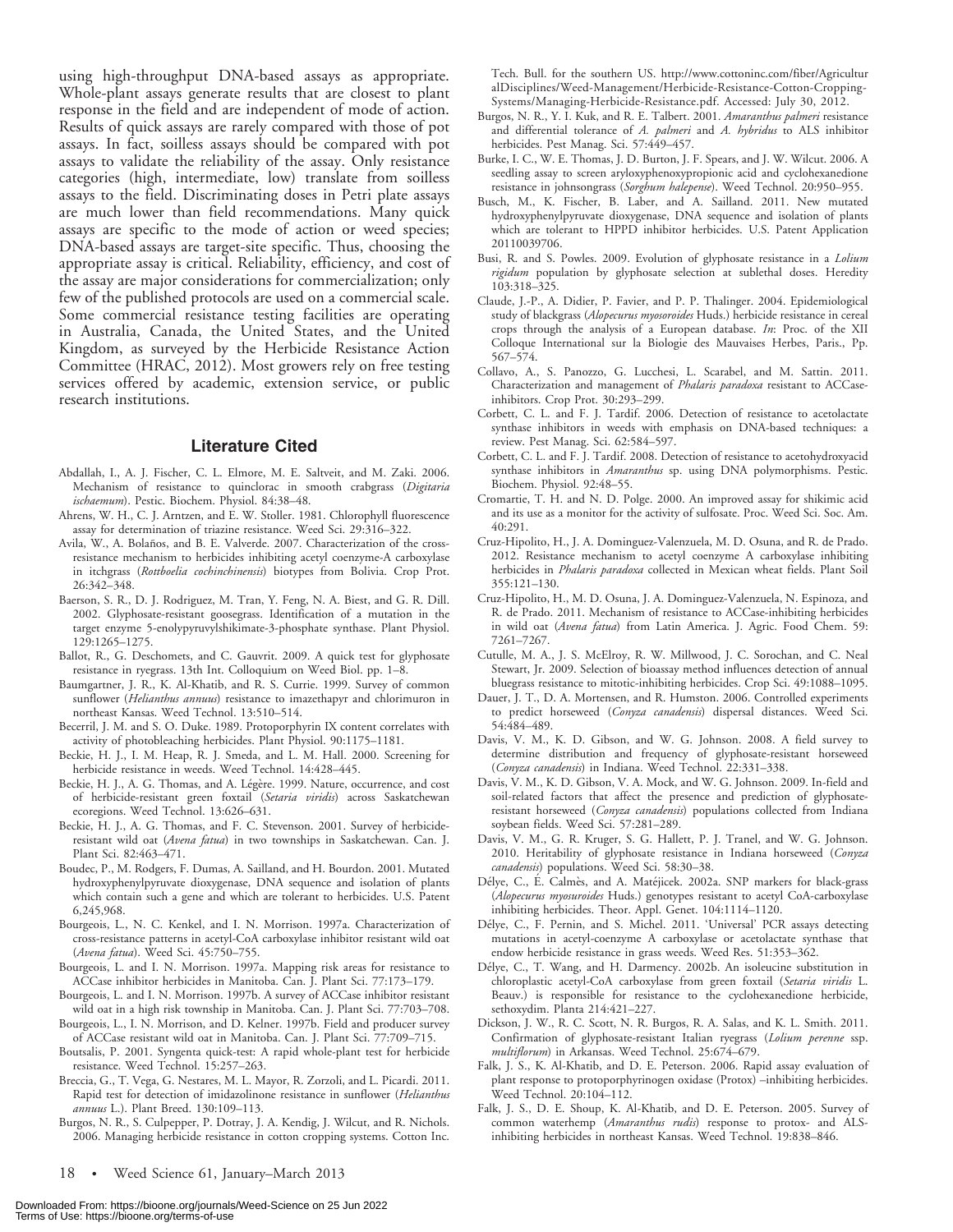- Fuerst, W. P., H. Y. Nakatani, A. D. Dodge, D. Penner, and C. J. Arntzen. 1985. Paraquat resistance in Conyza. Plant Physiol. 77:984–989.
- Gaines, T. A., W. Zhang, D. Wang, B. Bukun, S. T. Chisholm, D. L. Shaner, S. J. Nissen, W. L. Patzoldt, P. J. Tranel, A. S. Culpepper, T. L. Grey, T. M. Webster, W. K. Vencill, R. D. Sammons, J. Jiang, C. Preston, J. E. Leach, and P. Westra. 2010. Gene amplification confers glyphosate resistance in Amaranthus palmeri. Proc. Natl. Acad. Sci. U. S. A. 107:1029–1034.
- Gerwick, B. C., L. C. Mireles, and R. J. Eilers. 1993. Rapid diagnosis of ALS/ AHAS-resistant weeds. Weed Technol. 7:519–524.
- Gherekhloo, J., M.H.R. Mohassel, M. N. Mahalati, E. Zand, A. Ghanbari, M. D. Osuna, and R. de Prado. 2011. Confirmed resistance to aryloxyphenoxypropionate herbicides in *Phalaris minor* populations in Iran. Weed Biol. Manag. 11:29–37.
- Giancola, S., H. I. McKhann, A. Bérard, C. Camilleri, S. Durand, P. Libeau, F. Roux, X. Reboud, I. G. Gut, and D. Brunel. 2006. Utilization of the three high-throughput SNP genotyping methods, the GOOD assay, Amplifluor and TaqMan, in diploid and polyploid plants. Theor. Appl. Genet. 112: 1115–1124.
- Gressel, J. and L. A. Segel. 1978. The paucity of plants evolving genetic resistance to herbicides: possible reasons and implications. J. Theor. Biol. 75:349–371.
- Gressel, J. and L. A. Segel. 1990. Modelling the effectiveness of herbicide rotations and mixtures as strategies to delay or preclude resistance. Weed Technol. 4:186–198.
- Gronwald, J. W. 1994. Resistance to photosystem II inhibiting herbicides. Pages 27–60 in S. B. Powles and J.A.M. Holtum, eds. Herbicide Resistance in Plants—Biology and Biochemistry. Boca Raton, FL: CRC Press.
- Gui-qi, W., H. I. Cui, H. Zhang, Y. Zhang, L. Xue, X. Li, and F. Cui-Qin. 2011. Tribenuron-methyl-resistant shepherd's purse (Capsella bursa-pastoris L. Medik) in Hebei province of China. Agric. Sci. China 10:1241–1245.
- Guttieri, M. J., C. V. Eberlein, C. A. Mallory-Smith, D. C. Thill, and D. L. Hoffman. 1992. DNA sequence variation in domain A of the acetolactate synthase genes of herbicide-resistant and -susceptible weed biotypes. Weed Sci. 40:670–676.
- Hamouzová, K., J. Soukup, K. M. Jursí, P. Hamouz, V. Venclová, and P. Tómová. 2011. Cross-resistance to three frequently used sulfonylurea herbicides in populations of Apera spica-venti from the Czech Republic. Weed Res. 51:113–122.
- Han, H., Q. Yu, E. Purba, M. Li, M. Walsh, S. Friesen, and S. B. Powles. 2012. A novel amino acid substitution Ala-122-Tyr in ALS confers high-level and broad resistance across ALS-inhibiting herbicides. Pest Manag Sci. 68: 1164–1170.
- Hanson, B., A. Shrestha, and D. Shaner. 2009. Distribution of glyphosateresistant horseweed (Conyza canadensis) and relationship to cropping systems in the Central Valley of California. Weed Sci. 57:48–53.
- Hausman, N. E., S. Singh, P. J. Tranel, D. E. Riechers, S. S. Kaundun, N. D. Polge, D. A. Thomas, and A. G. Hager. 2011. Resistance to HPPD-inhibiting herbicides in a population of waterhemp (Amaranthus tuberculatus) from Illinois, United States. Pest Manag. Sci. 67:258–261.
- Heap, I. 2012. The International Survey of Herbicide-Resistant Weeds. Available at www.weedscience.com. Accessed July 15, 2012.
- Hensley, J. R. 1981. A method for identification of triazine-resistant and -susceptible biotypes of several weeds. Weed. Sci. 29:70–72.
- [HRAC] Herbicide Resistance Action Committee. 2012. Herbicide Resistance Testing Facilities. http://www.hracglobal.com/Publications/. Accessed: July 30, 2012.
- Huan, Z., H. Zhang, Z. Hou, S. Zhang, Y. Zhang, W. Liu, Y. Bi, and J. Wang. 2011. Resistance level and metabolism of barnyardgrass (Echinochloa crus-galli L. Beauv.) populations to quizalofop-P-ethyl in Heilongjiang province, China. Agric. Sci. China 10:1914–1922.
- Kaloumenos, N. S., V. N. Adamouli, C. A. Dordas, and I. G. Eleftherohorinos. 2011. Corn poppy (Papaver rhoeas) cross-resistance to ALS-inhibiting herbicides. Pest Manag. Sci. 67:574–585.
- Kaloumenos, N. S. and I. G. Eleftherohorinos. 2009. Identification of a johnsongrass (Sorghum halepense) biotype resistant to ACCase-inhibiting herbicides in Northern Greece. Weed Technol. 23:470–476.
- Kaundun, S. S. 2010. An aspartate to glycine change in the carboxyl transferase domain of acetyl CoA carboxylase and non-target-site mechanism(s) confer resistance to ACCase inhibitor herbicides in a *Lolium multiflorum* population. Pest Manag. Sci. 66:1249–1256.
- Kaundun, S. S., S. M. Cleere, C. P. Stanger, J. M. Burbidge, and J. D. Windass. 2006. Real-time quantitative PCR assays for quantification of L1781 ACCase inhibitor resistance allele in leaf and seed pools of *Lolium* populations. Pest Manag. Sci. 62:1082–1091.
- Kaundun, S. S., R. P. Dale, I. A. Zelaya, G. Dinelli, I. Marotti, E. McIndoe, and A. Cairns. 2011a. A novel P106L mutation in EPSPS and an unknown mechanism(s) act additively to confer resistance to glyphosate in a South African Lolium rigidum population. J. Agric. Food Chem. 59:3227-3233.
- Kaundun, S. S., S.-J. Hutchings, R. P. Dale, G. C. Bailly, and P. Glanfield. 2011b. Syngenta 'RISQ' test: a novel in-season method for detecting resistance to post-emergence ACCase and ALS inhibitor herbicides in grass weeds. Weed Res. 51:284–293.
- Kaundun, S. S. and J. D. Windass. 2006. Derived cleaved amplified polymorphic sequence, a simple method to detect a key point mutation conferring acetyl CoA carboxylase inhibitor resistance in grass weeds. Weed Res. 46:34–39.
- Koger, C. H., D. L. Shaner, W. B. Henry, T. Nadler-Hassar, W.E.T. Thomas, and J. W. Wilcut. 2005. Assessment of two nondestructive assays for detecting glyphosate resistance in horseweed (Conyza canadensis). Weed Sci. 53: 438–445.
- Korres, N. E., R. J. Froud-Williams, and S. R. Moss. 2003. Chlorophyll fluorescence technique as a rapid diagnostic test of the effects of the photosynthetic inhibitor chlorotoluron on two winter wheat cultivars. Ann. Appl. Biol. 143:53–56.
- Kuk, Y. I. and N. R. Burgos. 2007. Cross-resistance profile of mesosulfuronmethyl–resistant Italian ryegrass in the southern United States. Pest Manag. Sci. 63:349–357.
- Kuk, Y. I., H. I. Jung, O. D. Kwon, D. J. Lee, N. R. Burgos, and J. A. Guh. 2003. Rapid diagnosis of resistance to sulfonylurea herbicides in monochoria (Monochoria vaginalis). Weed Sci. 51:305-311.
- Kuk, Y. I., J. Wu, J. F. Derr, and K. K. Hatzios. 1999. Mechanism of fenoxaprop resistance in an accession of smooth crabgrass (Digitaria ischaemum). Pestic. Biochem. Physiol. 64:112–123.
- Kwok, S., D. E. Kellogg, N. McKinney, D. Spasic, L. Goda, C. Levenson, and J. J. Sninsky. 1990. Effects of primer–template mismatches on the polymerase chain reaction: human immunodeficiency virus type 1 model studies. Nucleic Acids Res. 18:999–1005.
- Lamego, F. P., D. Charlson, C. A. Delatorre, N. R. Burgos, and R. A. Vidal. 2009. Molecular basis of resistance to ALS-inhibitor herbicides in greater beggarticks. Weed Sci. 57:474–481.
- Laplante, J., I. Rajcan, and F. J. Tardif. 2009. Multiple allelic forms of acetohydroxyacid synthase are responsible for herbicide resistance in Setaria viridis. Theor. Appl. Genet. 119:577-585.
- Lee, R. M., A. G. Hager, and P. J. Tranel. 2008. Prevalence of a novel resistance mechanism to PPO-inhibiting herbicides in waterhemp. Weed Sci. 56:371–375.
- Légère, A., H. J. Beckie, F. C. Stevenson, and A. G. Thomas. 2000. Survey of management practices affecting the occurrence of wild oat (Avena fatua) resistance to acetyl-CoA carboxylase inhibitors. Weed Technol. 14:366–376.
- Legleiter, T. R. and K. W. Bradley. 2008. Glyphosate and multiple herbicide resistance in common waterhemp (Amaranthus rudis) populations from Missouri. Weed Sci. 56:582–587.
- Lehoczki, E., G. Laskay, I. Gaal, and Z. Szigeti. 1992. Mode of action of paraquat in leaves of paraquat-resistant Conyza canadensis (L.) Conq. Plant Cell Environ. 15:531–539.
- Letouzé, A. and J. Gasquez. 2000. A pollen test to detect ACCase target-site resistance within *Alopecurus myosuroides* populations. Weed Res. 40:151-162.
- Llewellyn, R. S. and S. B. Powles. 2001. High levels of herbicide resistance in rigid ryegrass (Lolium rigidum) in the wheat belt of Western Australia. Weed Technol. 15:242–248.
- Maneechote, C., C. Preston, and S. B. Powles. 1997. A diclofop-methyl-resistant Avena sterilis biotype with a herbicide-resistant acetyl-coenzyme A carboxylase and enhanced metabolism of diclofop-methyl. Pestic. Sci. 49:105–114.
- Maneechote, C., S. Samanwong, X. Q. Zhang, and S. B. Powles. 2005. Resistance to ACCase-inhibiting herbicides in sprangletop (Leptochloa chinensis). Weed Sci. 53:290–295.
- Marshall, R. and S. R. Moss. 2008. Characterization and molecular basis of ALS inhibitor resistance in the grass weed Alopecurus myosuroides. Weed Res. 48:439–447.
- McCullagh, P. and J. A. Nelder. 1989. Generalized linear models. 2nd ed. New York: Chapman and Hall. 511 p.
- McMullan, G. M. and J. M. Green. 2011. Identification of a tall waterhemp (Amaranthus tuberculatus) biotype resistant to HPPD-inhibiting herbicides, atrazine, and thifensulfuron in Iowa. Weed Technol. 25:514–518.
- Mechant, E., T. De Marez, J. Aper, and R. Bulcke. 2010. Chlorophyll fluorescence protocol for quick detection of triazinone-resistant Chenopodium album L. Commun. Appl. Biol. Sci. 76:83-90.
- Mennan, H., J. C. Streibig, M. Ngouajio, and E. Kaya. 2011. Tolerance of two Bifora radians Bieb populations to ALS inhibitors in winter wheat. Pest Manag. Sci. 68:116–122.
- Merotto, A., Jr., M. Jasieniuk, M. D. Osuna, F. Vidotto, A. Ferrero, and A. J. Fischer. 2009. Cross-resistance to herbicides of five ALS-inhibiting groups and sequencing of the ALS gene in Cyperus difformis L. J. Agric. Food Chem. 57:1389–1398.
- Michel, A., R. S. Arias, B. E. Scheffler, S. O. Duke, M. Netherland, and F. E. Dayan. 2004. Somatic mutation-mediated evolution of herbicide resistance in